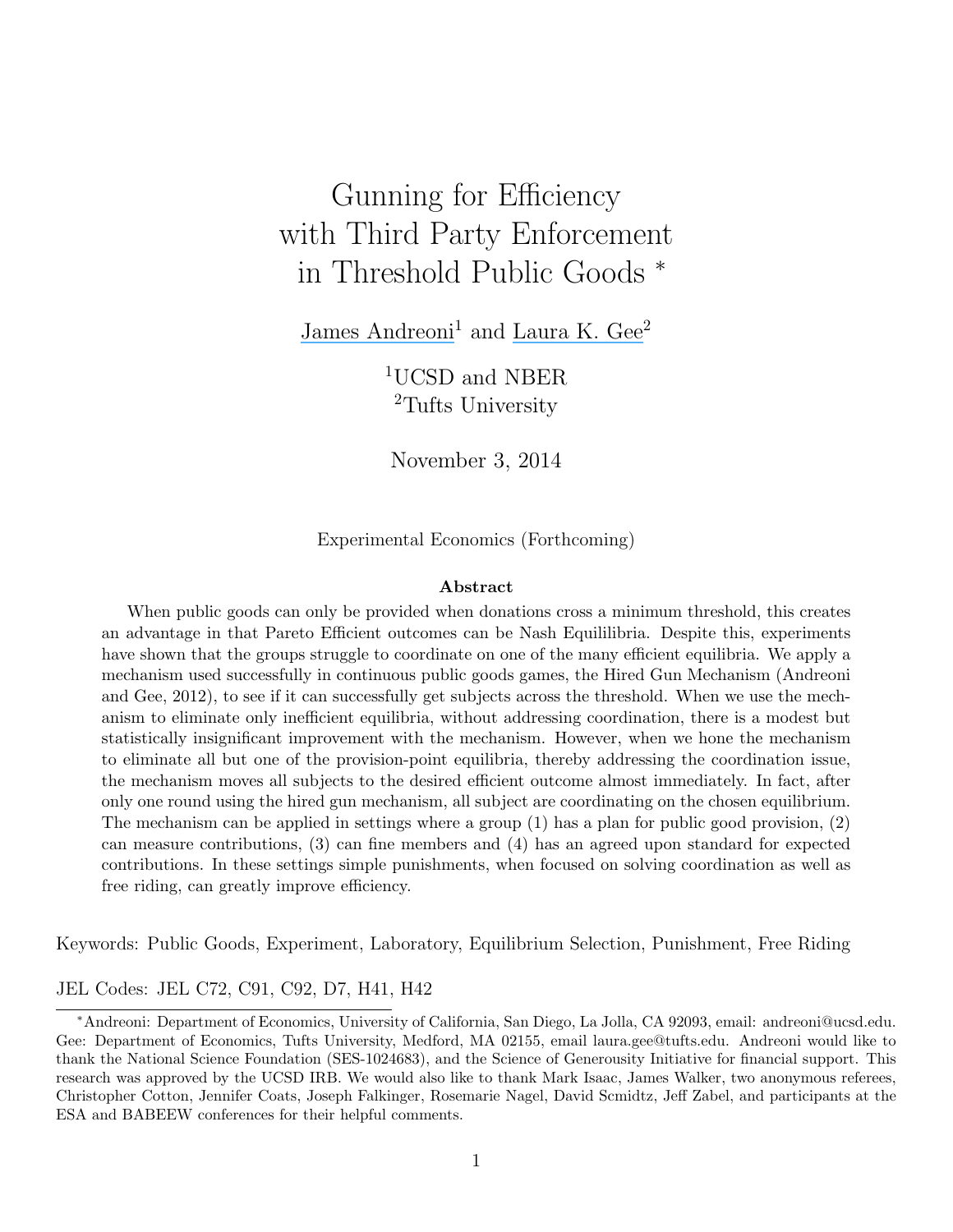## 1 Introduction

Previous experimental work has found that there is serious under provision of public goods in the lab setting. If the public good is linear, the Nash equilibrium predicts zero provision and in experiments subjects move toward this full free-riding equilibrium with repeated play ([Ledyard, 1995](https://www.researchgate.net/publication/23749410_Public_Goods_A_Survey_of_Experimental_Research?el=1_x_8&enrichId=rgreq-93de67dfbdaa64611c56b50ab76f2a44-XXX&enrichSource=Y292ZXJQYWdlOzI3MjAxODc1MTtBUzoxOTg2MTYwMTE1NDY2MjRAMTQyNDM2NTE1NTYyOA==)). When public goods can only be provided when contributions reach a minimum threshold, this creates an advantage in that Pareto efficient outcomes can be Nash equililibria. Yet, in threshold public goods games experiments, we still see significant under-provision of the public good (Croson and Marks, 2000).

So, it is natural to ask, if we were to add some minimal extra structure, could we overcome free-riding? A sanctioning mechanism is a common starting point (Falkinger, Fehr, [Gachter and Winter-Ebmer, 2000;](https://www.researchgate.net/publication/51993129_A_Simple_Mechanism_for_the_Efficient_Provision_of_Public_Goods_Experimental_Evidence?el=1_x_8&enrichId=rgreq-93de67dfbdaa64611c56b50ab76f2a44-XXX&enrichSource=Y292ZXJQYWdlOzI3MjAxODc1MTtBUzoxOTg2MTYwMTE1NDY2MjRAMTQyNDM2NTE1NTYyOA==) Ostrom, [Walker and Gardner, 1992; Y](https://www.researchgate.net/publication/51993090_Covenants_With_and_Without_a_Sword_Self-Governance_Is_Possible?el=1_x_8&enrichId=rgreq-93de67dfbdaa64611c56b50ab76f2a44-XXX&enrichSource=Y292ZXJQYWdlOzI3MjAxODc1MTtBUzoxOTg2MTYwMTE1NDY2MjRAMTQyNDM2NTE1NTYyOA==)[amagishi, 198](https://www.researchgate.net/publication/232591957_The_Provision_of_a_Sanctioning_System_as_a_Public_Good?el=1_x_8&enrichId=rgreq-93de67dfbdaa64611c56b50ab76f2a44-XXX&enrichSource=Y292ZXJQYWdlOzI3MjAxODc1MTtBUzoxOTg2MTYwMTE1NDY2MjRAMTQyNDM2NTE1NTYyOA==)[6\).](https://www.researchgate.net/publication/51993090_Covenants_With_and_Without_a_Sword_Self-Governance_Is_Possible?el=1_x_8&enrichId=rgreq-93de67dfbdaa64611c56b50ab76f2a44-XXX&enrichSource=Y292ZXJQYWdlOzI3MjAxODc1MTtBUzoxOTg2MTYwMTE1NDY2MjRAMTQyNDM2NTE1NTYyOA==) We would want our mechanism to be something that is simple, and low cost to enforce.

In an earlier paper (Andreoni and Gee, 2012), we aimed this question at continuous linear public goods and introduced what we called the Hired Gun mechanism. The inspiration is that, in the real world, groups are often able to overcome free riding by adopting a sanctioning mechanism, perhaps at a small cost, that has the following flavor: First, hire or appoint someone with a small bit of authority (a team leader, a professor for a class, or a municipal authority). Second, set a fair standard of compliance that is Pareto improving if followed by everyone. Third, set up small punishments to the least compliant individual. In our specific mechanism, the punishments are chosen to be just big enough that the least compliant person would have been better off as the second least compliant person. This transforms the game to a "race for second place," which sets off a dynamic that pushes groups toward complete compliance, all while exacting typically small punishments.

Using lab experiments, we find this hired gun mechanism improves provision in the linear public goods game, and does so quite dramatically. Here we ask whether this mechanism can also help with threshold public goods provision. Threshold public goods are known to suffer from two challenges. First is standard free riding; pledging zero is one of the Nash equilibria. The second is coordination. Typically there is a large set of Pareto efficient equilibria in these games and, with simultaneous play, it is hard for any player to know which equilibria is being selected by others, and if their contribution is pivotal (Corazzini, [Cotton and](https://www.researchgate.net/publication/274183735_Too_Many_Charities_Insight_from_an_Experiment_with_Multiple_Public_Goods_and_Contribution_Thresholds?el=1_x_8&enrichId=rgreq-93de67dfbdaa64611c56b50ab76f2a44-XXX&enrichSource=Y292ZXJQYWdlOzI3MjAxODc1MTtBUzoxOTg2MTYwMTE1NDY2MjRAMTQyNDM2NTE1NTYyOA==) [Valbonesi, 2013;](https://www.researchgate.net/publication/274183735_Too_Many_Charities_Insight_from_an_Experiment_with_Multiple_Public_Goods_and_Contribution_Thresholds?el=1_x_8&enrichId=rgreq-93de67dfbdaa64611c56b50ab76f2a44-XXX&enrichSource=Y292ZXJQYWdlOzI3MjAxODc1MTtBUzoxOTg2MTYwMTE1NDY2MjRAMTQyNDM2NTE1NTYyOA==) Ostrom, 2001; [Bagnoli and Lipman, 1989](https://www.researchgate.net/publication/4782903_Provision_of_Public_Goods_Fully_Implementing_the_Core_Through_Private_Contributions?el=1_x_8&enrichId=rgreq-93de67dfbdaa64611c56b50ab76f2a44-XXX&enrichSource=Y292ZXJQYWdlOzI3MjAxODc1MTtBUzoxOTg2MTYwMTE1NDY2MjRAMTQyNDM2NTE1NTYyOA==)). The problem goes beyond an informational one, however; when an experimenter tries to coordinate players by suggesting an equilibrium, if players are homogenous the suggestion is ineffective (Croson and Marks, 2001).

To increase public good provision in the threshold public goods case, theoretically we only need to push subjects toward the multiple interior equilibria. However, even if we eliminate the full free riding equilibria subjects may still not be able to coordinate on a single efficient equilibrium. In this paper we test a hired gun mechanism which pushes subjects toward many efficient equilibria (GunEff) against one that pushes subjects toward a single selected equilibrium (GunSelect).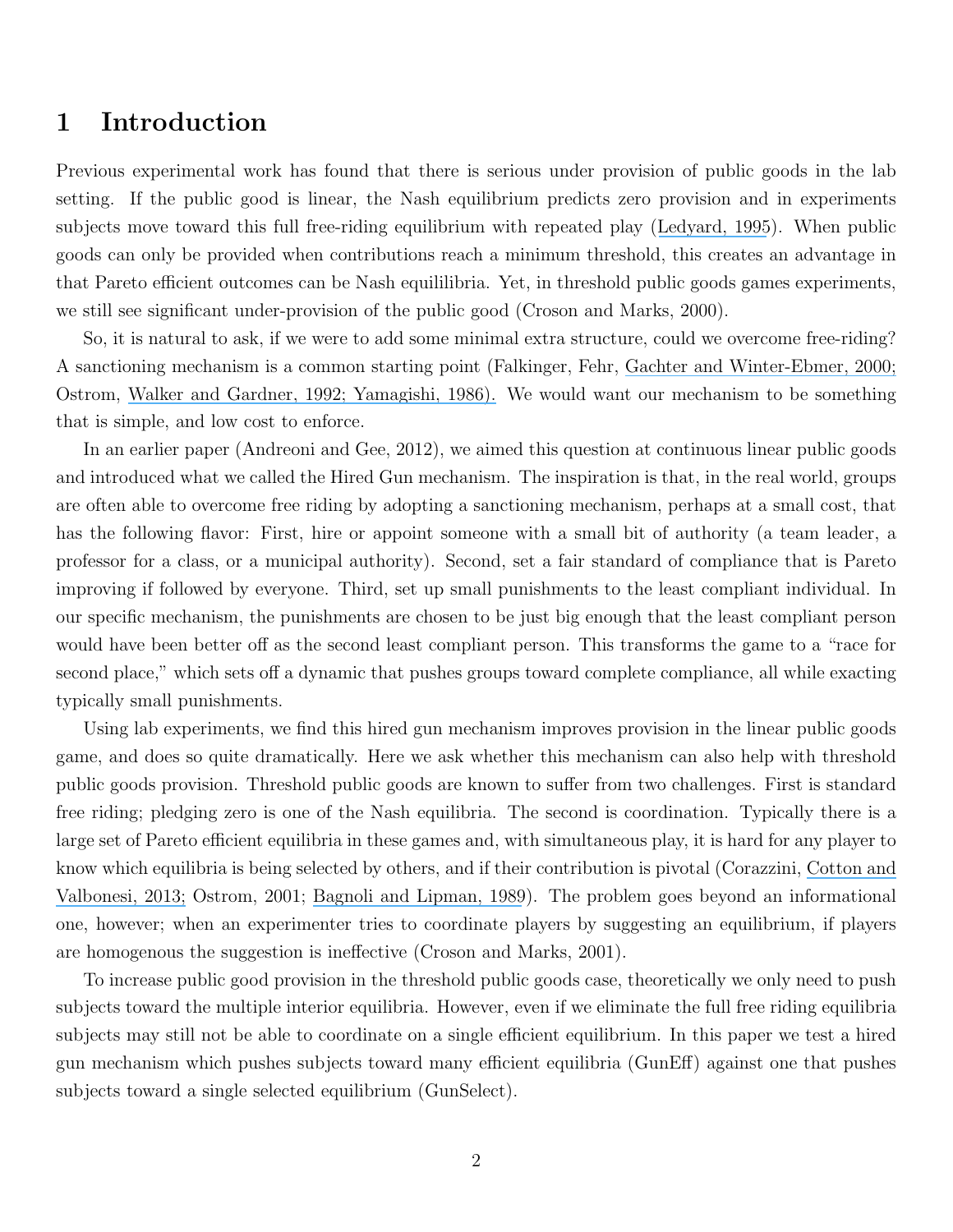Because individuals may care about equality ([Engelmann, 2004;](https://www.researchgate.net/publication/4901666_Inequality_Aversion_Efficiency_and_Maximin_Preferences_in_Simple_Distribution_Experiments?el=1_x_8&enrichId=rgreq-93de67dfbdaa64611c56b50ab76f2a44-XXX&enrichSource=Y292ZXJQYWdlOzI3MjAxODc1MTtBUzoxOTg2MTYwMTE1NDY2MjRAMTQyNDM2NTE1NTYyOA==) Andreoni and Miller, 2002; [Bolton](https://www.researchgate.net/publication/4820234_ERC_--_A_Theory_of_Equity_Reciprocity_and_Competition?el=1_x_8&enrichId=rgreq-93de67dfbdaa64611c56b50ab76f2a44-XXX&enrichSource=Y292ZXJQYWdlOzI3MjAxODc1MTtBUzoxOTg2MTYwMTE1NDY2MjRAMTQyNDM2NTE1NTYyOA==) [and Ockenfels, 2000;](https://www.researchgate.net/publication/4820234_ERC_--_A_Theory_of_Equity_Reciprocity_and_Competition?el=1_x_8&enrichId=rgreq-93de67dfbdaa64611c56b50ab76f2a44-XXX&enrichSource=Y292ZXJQYWdlOzI3MjAxODc1MTtBUzoxOTg2MTYwMTE1NDY2MjRAMTQyNDM2NTE1NTYyOA==) [Fehr and Schmidt, 1999](https://www.researchgate.net/publication/24091667_A_Theory_Of_Fairness_Competition_And_Cooperation?el=1_x_8&enrichId=rgreq-93de67dfbdaa64611c56b50ab76f2a44-XXX&enrichSource=Y292ZXJQYWdlOzI3MjAxODc1MTtBUzoxOTg2MTYwMTE1NDY2MjRAMTQyNDM2NTE1NTYyOA==)), a natural starting point is to select a single equilibria as the most socially "fair" outcome. In our case, this is where all subjects make equal contributions. We find that the mechanism which eliminates inefficiency mildly improves public good provision, but that the mechanism which selects a single equilibrium greatly enhances provision of the public good in the lab.

Does this finding have any implications for the real-world? Many groups struggle with the efficient provision of public goods, from small teams working toward a collective project to large municipalities trying to protect a common pool resource from exploitation. The hired gun mechanism can be implemented in a setting with the following attributes: (1) there is a group with a plan for public good provision, (2) we can approximate or measure exact contributions, (3) there is a way to sanction group members either through withholding benefits or assigning fines and (4) an agreed upon standard for expected contributions. There are many examples of real world groups that meet these criteria including: a group of students working on a project, a team of lawyers working on a single case, a community group fundraising for a shared resource, or a municipality trying to protects its watershed from depletion by its citizens.<sup>1</sup>

Our results suggest that students working on a group project could be asked to rank the level of effort by each group member and the largest free riders could receive a lower grade; a common practice in MBA courses. Teams at a law firm working on a single case could review their colleagues, and those reviews could help determine annual bonuses. A home owners' association fundraising for new community benches could withhold prizes, like named recognition, from those who do not make large enough pledges.<sup>2</sup> Municipalities could measure individual water consumption and single out the largest users to be punished. In fact, the city of San Antonio already publicly lists the largest water users each year as a form of sanctioning the biggest free riders.<sup>3</sup>

In the next section we describe how the hired gun mechanism applies to this domain, and derive the equilibrium predictions. Section 3 presents our experimental procedures. Section 4 gives our results, and Section 5 concludes.

<sup>&</sup>lt;sup>1</sup>In some of these examples contributions cannot be fully refunded after they have been contributed (e.g. time given to a group project), while others can be refunded (e.g. donations pledged toward fundraising). We test the hired gun mechanism in a setting with a money-back guarantee, which is more closely related to the pledges which can be refunded. We chose the money-back guarantee because it has been shown to increase provision of threshold public goods, and we wanted to show if we could improve on this best-case baseline (Isaac, Schmidtz and Walker, 1989).

<sup>&</sup>lt;sup>2</sup>In fact online fundraising websites like neighbor.ly already give prizes like stickers and t-shirts to more generous contributors, so in essence they withhold prizes from lower contributors.

<sup>3</sup>Thank you to Aaron Schroeder for suggesting this example (http://www.mysanantonio.com/news/environment/ article/Biggest-water-users-revealed-4147851.php)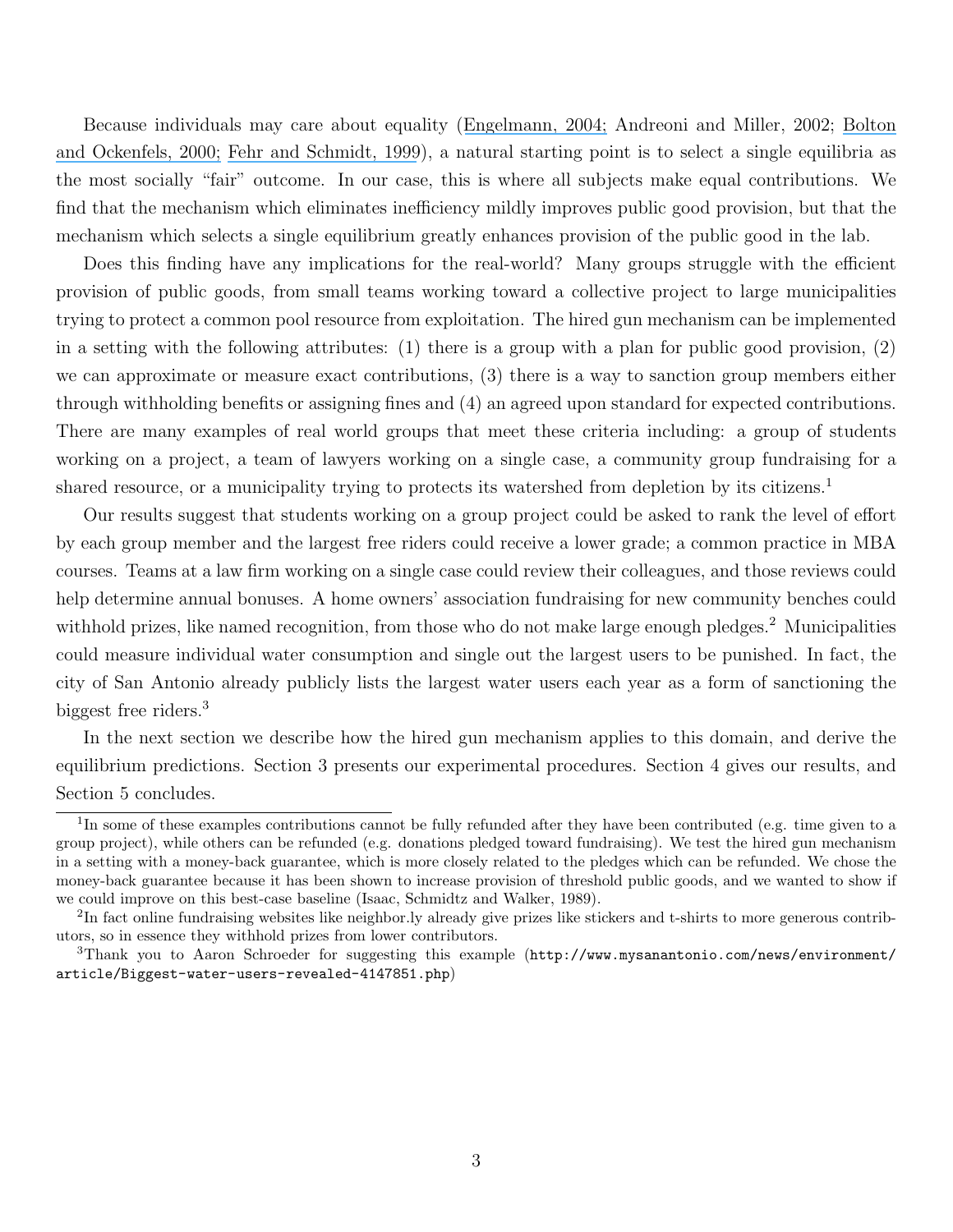### 2 Games

The experiment contains three different games all using a threshold public goods game similar to one used in previous studies (Cadsby, Croson, Marks and Maynes, 2008; [Croson and](https://www.researchgate.net/publication/238501916_Chapter_82_Partners_versus_Strangers_Random_Rematching_in_Public_Goods_Experiments?el=1_x_8&enrichId=rgreq-93de67dfbdaa64611c56b50ab76f2a44-XXX&enrichSource=Y292ZXJQYWdlOzI3MjAxODc1MTtBUzoxOTg2MTYwMTE1NDY2MjRAMTQyNDM2NTE1NTYyOA==) Marks, 2001, 2000; [Marks and](https://www.researchgate.net/publication/222501631_Alternative_Rebate_Rules_in_the_Provision_of_a_Threshold_Public_Good_An_Experimental_Investigation?el=1_x_8&enrichId=rgreq-93de67dfbdaa64611c56b50ab76f2a44-XXX&enrichSource=Y292ZXJQYWdlOzI3MjAxODc1MTtBUzoxOTg2MTYwMTE1NDY2MjRAMTQyNDM2NTE1NTYyOA==) [Croson, 1999;](https://www.researchgate.net/publication/222501631_Alternative_Rebate_Rules_in_the_Provision_of_a_Threshold_Public_Good_An_Experimental_Investigation?el=1_x_8&enrichId=rgreq-93de67dfbdaa64611c56b50ab76f2a44-XXX&enrichSource=Y292ZXJQYWdlOzI3MjAxODc1MTtBUzoxOTg2MTYwMTE1NDY2MjRAMTQyNDM2NTE1NTYyOA==) Croson and Marks, 1999; [Cadsby and Maynes, 1999;](https://www.researchgate.net/publication/222471056_Voluntary_provision_of_threshold_public_goods_with_continuous_contributions_Experimental_evidence?el=1_x_8&enrichId=rgreq-93de67dfbdaa64611c56b50ab76f2a44-XXX&enrichSource=Y292ZXJQYWdlOzI3MjAxODc1MTtBUzoxOTg2MTYwMTE1NDY2MjRAMTQyNDM2NTE1NTYyOA==) [Marks and Croson, 1998](https://www.researchgate.net/publication/222501631_Alternative_Rebate_Rules_in_the_Provision_of_a_Threshold_Public_Good_An_Experimental_Investigation?el=1_x_8&enrichId=rgreq-93de67dfbdaa64611c56b50ab76f2a44-XXX&enrichSource=Y292ZXJQYWdlOzI3MjAxODc1MTtBUzoxOTg2MTYwMTE1NDY2MjRAMTQyNDM2NTE1NTYyOA==); [Suleiman and](https://www.researchgate.net/publication/246880133_Provision_of_Step-Level_Public_Goods_with_Continuous_Contribution?el=1_x_8&enrichId=rgreq-93de67dfbdaa64611c56b50ab76f2a44-XXX&enrichSource=Y292ZXJQYWdlOzI3MjAxODc1MTtBUzoxOTg2MTYwMTE1NDY2MjRAMTQyNDM2NTE1NTYyOA==) [Rapoport, 1992](https://www.researchgate.net/publication/246880133_Provision_of_Step-Level_Public_Goods_with_Continuous_Contribution?el=1_x_8&enrichId=rgreq-93de67dfbdaa64611c56b50ab76f2a44-XXX&enrichSource=Y292ZXJQYWdlOzI3MjAxODc1MTtBUzoxOTg2MTYwMTE1NDY2MjRAMTQyNDM2NTE1NTYyOA==)). Below we present the details for these three games: first our specific baseline threshold public goods game (TPG), then a game with a hired gun to increase efficiency (GunEff), and last a game with a hired gun that coordinates players on the selected equitable equilibrium (GunSelect).

### 2.1 Threshold Public Goods (TPG) Game

Subjects in groups of four allocate 8 tokens between a public and a private good. Tokens invested in the private good pay \$2 to only the individual who made the investment. If the sum of contributions to the public good  $\sum_{j=1}^4 g_j$  is greater than or equal to the threshold of 20 tokens, then the public good is provided. If not, there is a money back guarantee, and each subject earns \$16, the value of the 8 token endowment invested in the private good (Coats, [Gronberg and Grosskopf, 2009;](https://www.researchgate.net/publication/222299969_Simultaneous_versus_sequential_public_good_provision_and_the_role_of_refunds_-_An_experimental_study?el=1_x_8&enrichId=rgreq-93de67dfbdaa64611c56b50ab76f2a44-XXX&enrichSource=Y292ZXJQYWdlOzI3MjAxODc1MTtBUzoxOTg2MTYwMTE1NDY2MjRAMTQyNDM2NTE1NTYyOA==) [Dawes, Orbell, Simmons](https://www.researchgate.net/publication/243767732_Organizing_Groups_for_Collective_Action?el=1_x_8&enrichId=rgreq-93de67dfbdaa64611c56b50ab76f2a44-XXX&enrichSource=Y292ZXJQYWdlOzI3MjAxODc1MTtBUzoxOTg2MTYwMTE1NDY2MjRAMTQyNDM2NTE1NTYyOA==) [and Kragt, 1986](https://www.researchgate.net/publication/243767732_Organizing_Groups_for_Collective_Action?el=1_x_8&enrichId=rgreq-93de67dfbdaa64611c56b50ab76f2a44-XXX&enrichSource=Y292ZXJQYWdlOzI3MjAxODc1MTtBUzoxOTg2MTYwMTE1NDY2MjRAMTQyNDM2NTE1NTYyOA==)). If the sum of contributions is strictly greater than 20 tokens, there is no rebate and the over-payment is a deadweight loss. By construction, subjects have homogeneous endowments and returns from the public good. These were chosen such that in the GunSelect game the symmetric equilibrium coincides with equitable contributions.<sup>4</sup> Let  $g_i$  be player i's contribution to the public good.

The earnings for a subject for a period are:

$$
\pi_i^{TPG} = \begin{cases} 2(8 - g_i) + 20 & \text{if } \sum_{j=1}^4 g_j \ge 20 \\ 16 & \text{if } \sum_{j=1}^4 g_j < 20 \end{cases}
$$

There are many Nash equilibria for this game. The inefficient equilibria occur when groups contribute less than a total of 20 tokens and no player can deviate so that 20 tokens is reached: for example (0, 0, 0, 0),  $(0, 3, 4, 4)$ ,  $(1, 2, 3, 4)$ , or  $(0, 0, 5, 6)$ . Additionally, efficient equilibria occur when groups meet the threshold exactly,  $\sum_{j=1}^{4} g_j = 20$ . For example:  $(8, 8, 4, 0)$  or  $(8, 6, 4, 2)$  or  $(5, 5, 5, 5)$ .<sup>5</sup> Only one of these efficient equilibria will also be what we will refer to as "fair": (5, 5, 5, 5). This threshold public goods (TPG) game is the basic framework for all games in the experiment, and acts as our control.

<sup>4</sup>Additionally we chose homogenous endowments and valuations because Croson and Marks (2001) found that in the heterogenous case the mere suggestion of contributions had an effect on actions. Thus we are biased away from suggestion driving our results by choosing the homogenous setting.

<sup>&</sup>lt;sup>5</sup>Given our parameter choices any set of contributions that exactly meet the threshold are a Nash equilbria of the game, so we avoid the "cheap riding" problem described by Isaac et al. (1989) where some sets of contributions meeting the threshold are not equilibria.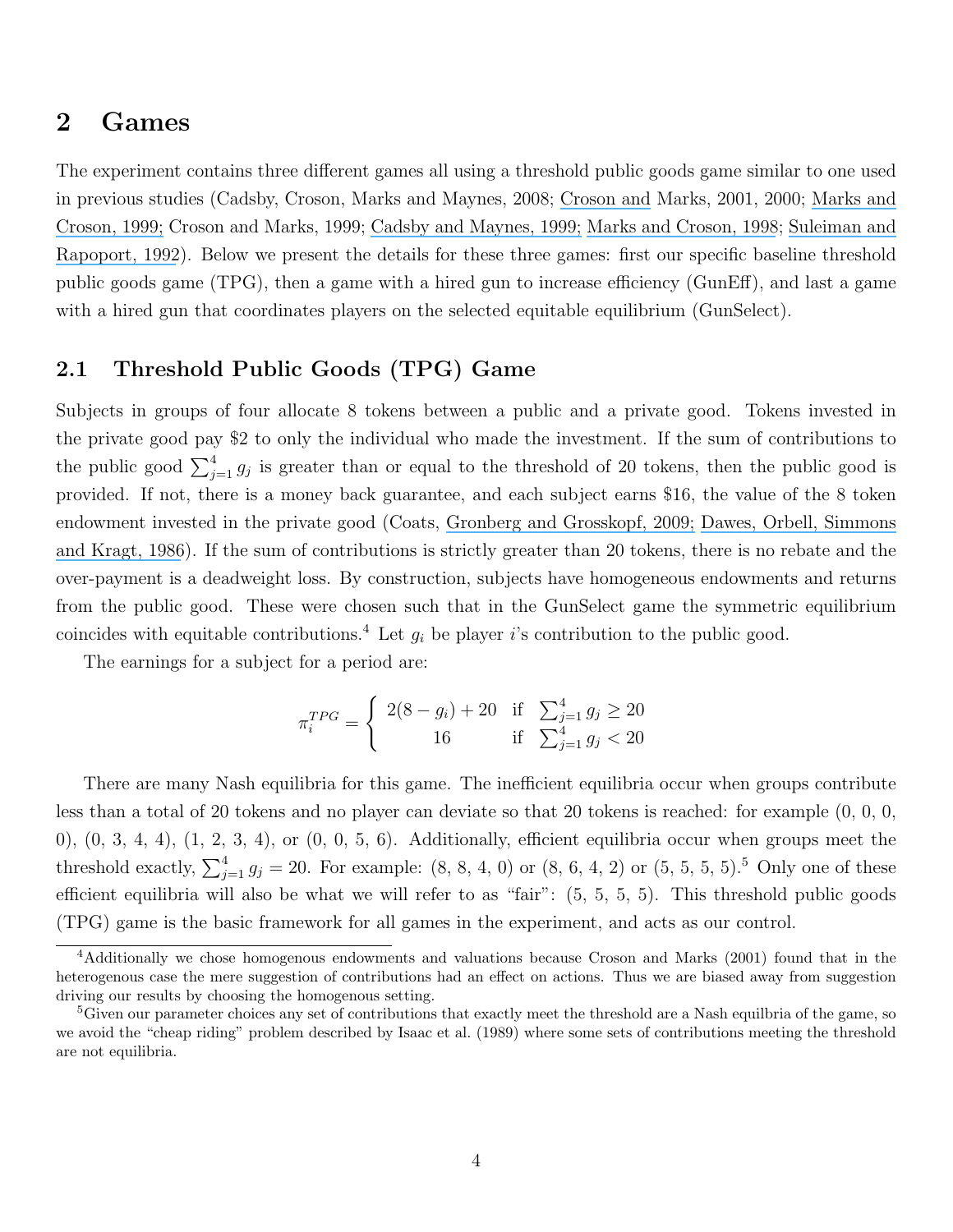#### 2.2 Delegated Sanctioning: The Hired Gun Mechanism

Our goal is a low cost mechanism that eliminates inefficient equilibria. Our (2012) hired gun mechanism is one example of such a device. The intuition for the hired gun comes from two sources. First is simple observation of real life mechanisms. Speeding tickets are not generally issued to everyone on the freeway, but rather are assigned to the fastest car on the road. To avoid a ticket, one only needs to be the second fastest car. Likewise, the largest shirker on the team project will be pulled aside for a performance review, and the smallest bonus will go to the lawyer with the least billable hours. That is, enforcement of compliance in organizations in the real world often focuses first, and often exclusively, on the most egregious violators.<sup>6</sup>

The second source of intuition is from the Guessing Game of Nagel (1995) (see also the Keynesian p-beauty contest games of Ho, [Camerer and Weigelt \(1998\)](https://www.researchgate.net/publication/246565134_Iterated_Dominance_and_Iter-ated_Best-response_in_p-Beauty_Contests?el=1_x_8&enrichId=rgreq-93de67dfbdaa64611c56b50ab76f2a44-XXX&enrichSource=Y292ZXJQYWdlOzI3MjAxODc1MTtBUzoxOTg2MTYwMTE1NDY2MjRAMTQyNDM2NTE1NTYyOA==)). Players choose a number between zero and 100, and the one who chooses the number closest to two-thirds of the average of all the guesses is the winner. As long as there is common knowledge of rationality, people realize that, through iterated deletion of dominated strategies, the only way for everyone to be two-thirds of the average is if they all guess zero, the Nash equilibrium. Our mechanism turns this intuition upside down. Here the loser is the one who gained the most by deviating from full compliance, and the penalty is enough to make them wish they were the second biggest cheater. The only way in which everyone can be the second biggest cheater is if no one cheats at all. That is, full compliance with the chosen standard, be it efficiency or fairness, becomes the new equilibria.

#### 2.3 Gunning for Efficiency (GunEff) Game

Our primary goal is removing inefficient equilibria from the TPG game. Inefficiency is eliminated, if the hired gun mechanism punishes the lowest contributor when the threshold is not met  $(\sum_{j=1}^{4} g_j < 20)$ . The punishment must be non-zero, so we chose \$2.25 to be comparable to our GunSelect treatment. If many players tie for lowest contributor, all those tied are punished. The punishment only occurs when the threshold isn't met, so initial earnings are \$16 and the lowest contributor(s) earn \$13.75 (\$16 minus \$2.25).

Formally, let  $g_z$  denote the contribution of the lowest contributor to the public good,  $g_z = min\{g_1, g_2, g_3, g_4\}.$ Let  $g_y$  denote the second lowest contribution,  $g_y = min{g_1, g_2, g_3, g_4 \setminus g_z}$ . The payoffs can be summarized by:

$$
\pi_i^{GunEff} = \begin{cases}\n2(8 - g_i) + 20 & \text{if } \sum_{j=1}^4 g_j \ge 20 \\
16 & \text{if } \sum_{j=1}^4 g_j < 20 \text{ and } g_i \ne min\{g_1, g_2, g_3, g_4\} \\
13.75 & \text{if } \sum_{j=1}^4 g_j < 20 \text{ and } g_i = min\{g_1, g_2, g_3, g_4\}\n\end{cases}
$$

<sup>6</sup>See Samak and Sheremetab (Forthcoming) for a mechanism where the sanctioning takes the form of listing the largest free riders rather than a monetary fine. See Bornstein, Gneezy and Nagel (2002) for a mechanism where the largest free riding team is punished rather than than the largest free riding individual.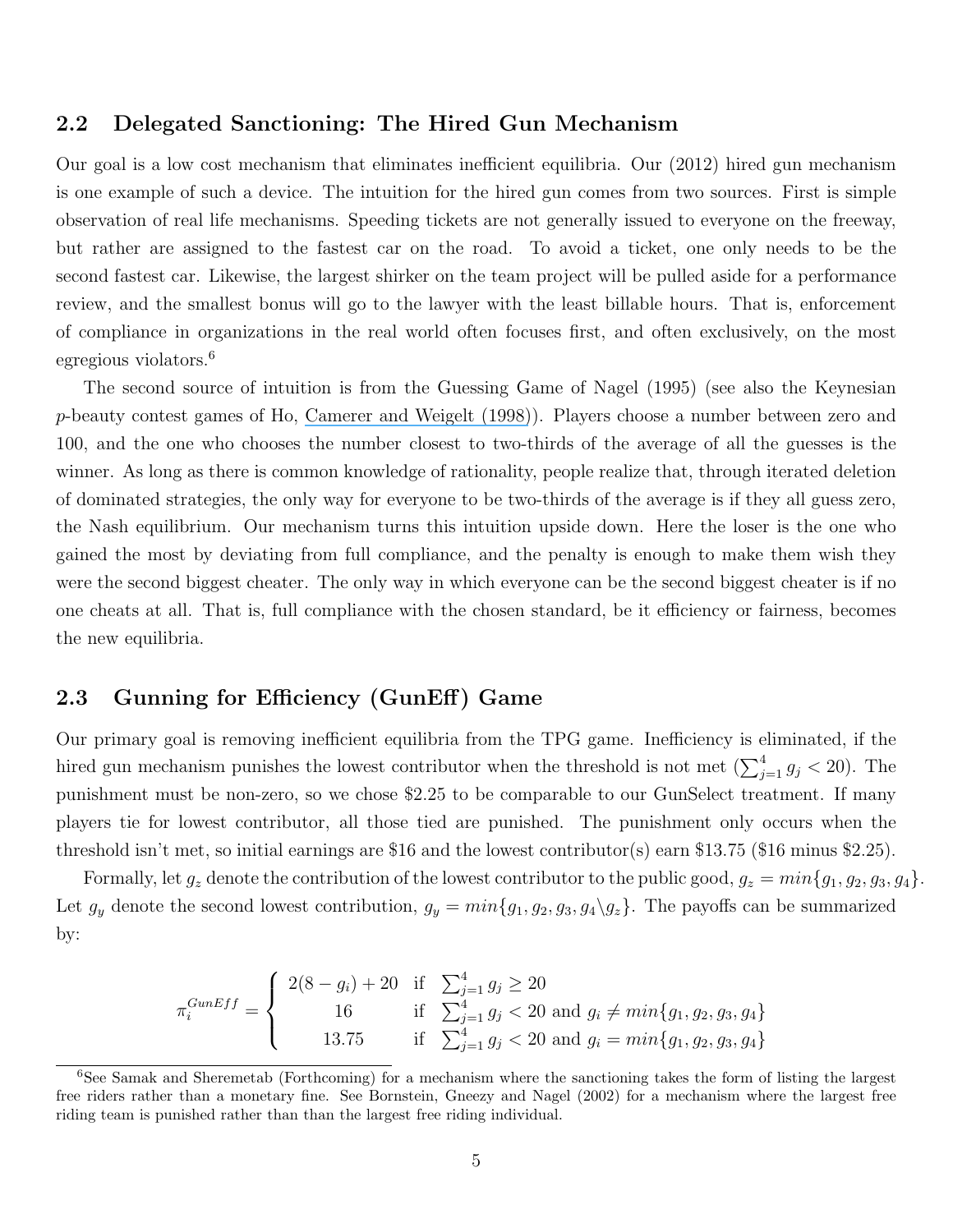The Nash equilibria include any combination of contributions summing to exactly the threshold of 20. Notice if the good isn't provided, being the lowest contributor by choosing  $g_z < g_y$  results in earning \$13.75 instead of \$16. This choice is strictly dominated by a choice of  $g_i = g_y + \epsilon > g_y$ , where  $\epsilon > 0$  is the smallest positive increment of  $g_i$ . That is, the best response of the lowest contributor is to be just slightly higher than  $g_y$ , when the good isn't provided.

Setting  $g_i = 0$  is never a best response. With common knowledge of rationality, a subject knows that no one will choose  $g_i$  to be zero, because this guarantees punishment. So, a subject chooses  $g_i$  equal to the next discrete amount above zero,  $g_i = 1$ . But knowing everyone else is using similar reasoning, subjects will choose the next discrete amount above  $g_i = 1$ , and move to  $g_i = 2$ . In short, the best response for any player when the threshold isn't met is to find the lowest contribution, and set their contribution slightly above it until the threshold is met. After the threshold has been met, the best response is to be the lowest contributor to the public good. The Nash equilibria include any combination of contributions summing exactly to 20 tokens. This leads us to our first prediction:

**Prediction 1**: We expect to see more efficient Nash equilibria play in GunEff than TPG, because the inefficient equilibria are no longer present in the GunEff game. That is we expect more choices of contributions such that  $\sum_{j=1}^{4} g_j = 20$  in GunEff than in TPG.

### 2.4 Gunning for Selecting Equity (GunSelect) Game

Although eliminating the inefficient equilibria is important, individuals may want to select an equilibrium with equitable distribution. Because our players are homogeneous by construction, the "fair" action is naturally for each subject to pay 5 tokens toward the public good. We make this the unique equilibrium of the game by extending our hired gun so that it punishes even when the threshold is met.

When the threshold is met  $(\sum_{j=1}^4 g_j \geq 20)$  but the lowest contributor gives less than their fair share of 5 tokens  $(g_z < 5)$ , then that lowest contributor is punished. The deduction makes the lowest contributor just slightly worse off (in terms of net subgame payoff) than the second lowest contributor. The lowest contributor earns the amount that the second lowest contributor earns minus a constant, say M. M must be strictly greater than the value of one unit of the private good  $(\text{$}2)$ , so we set  $M = \$2.25$ , which now should make clear the reason for choosing \$2.25 as the punishment in the GunEff treatment. If all players give at least 5 tokens, then there is no punishment. Using the definitions of  $g_y$  and  $g_z$  above, the punishment  $P$  for player  $z$  is equal to:

$$
2(g_y - g_z) + 2.25
$$
 if  $\sum_{j=1}^{4} g_j \ge 20$  and  $g_z = min\{g_1, g_2, g_3, g_4\} < 5$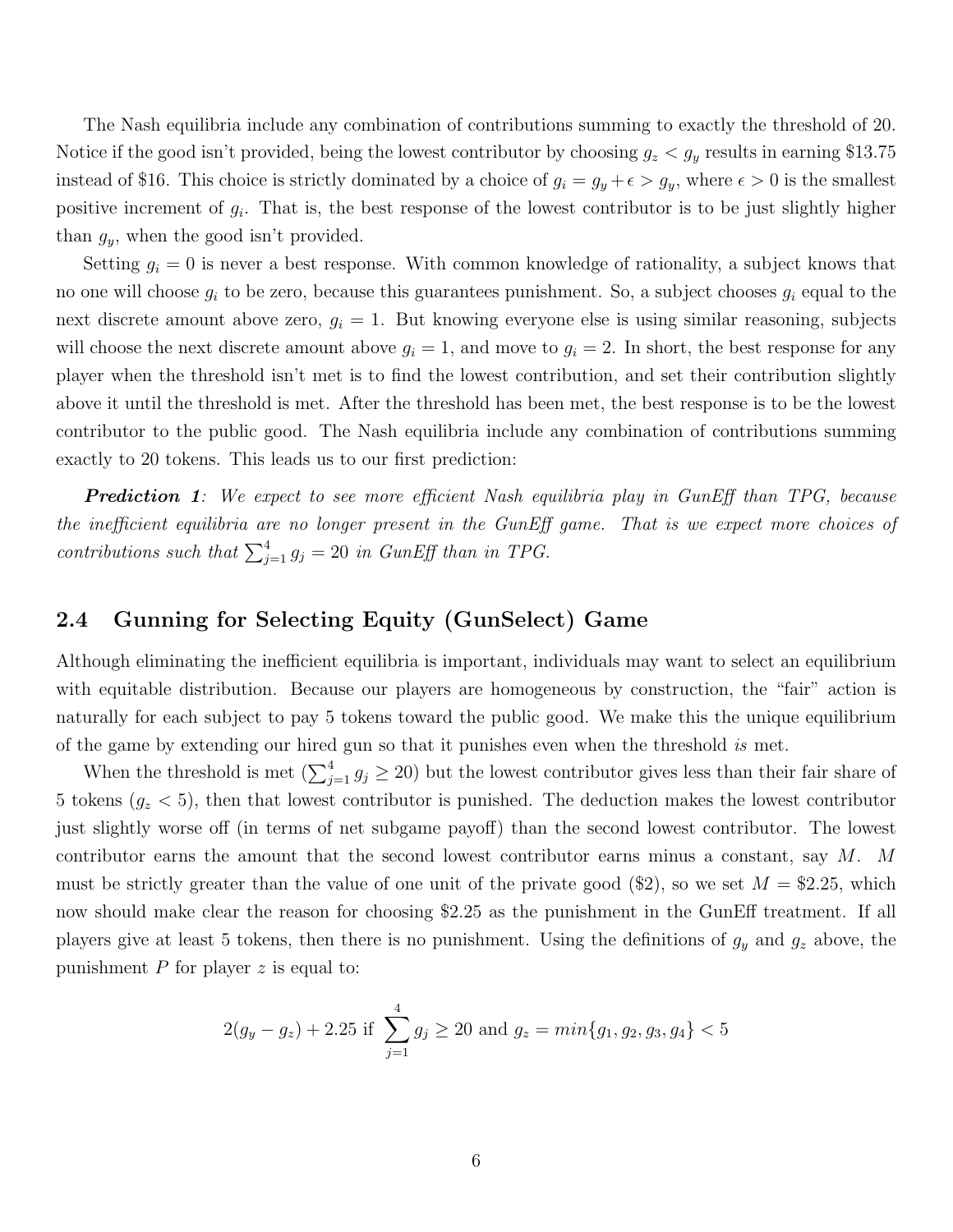We can in turn write payoffs as:

$$
\pi_i^{Gunselect} = \begin{cases}\n2(8 - g_i) + 20 & \text{if } \sum_{j=1}^4 g_j \ge 20 \text{ and } g_i \ge 5 \\
2(8 - g_i) + 20 - P & \text{if } \sum_{j=1}^4 g_j \ge 20 \text{ and } g_i = min\{g_1, g_2, g_3, g_4\} < 5 \\
16 & \text{if } \sum_{j=1}^4 g_j < 20 \text{ and } g_i \ne min\{g_1, g_2, g_3, g_4\} \\
13.75 & \text{if } \sum_{j=1}^4 g_j < 20 \text{ and } g_i = min\{g_1, g_2, g_3, g_4\}\n\end{cases}
$$

Recall in the GunEff game that the remaining Nash equilibria were those where the threshold of 20 was exactly met. Now even when the threshold is met a subject will be punished if contributing less than 5 tokens. The punishment is such that the lowest contributor makes slightly less than the second lowest contributor, so once again the best response is to give just slightly more than the second lowest contributor. Now, we have selected a unique Nash equilibrium with symmetric equally shared cost of public good provision  $g_i = 5$  for all four subjects. With this unique equilibrium the subjects coordinate on the equitable outcome. This gives us our second prediction:

**Prediction 2:** We expect to see more symmetric efficient Nash equilibrium play in GunSelect. That is we expect more choices of (5, 5, 5, 5) in GunSelect than in either GunEff or TPG.

### 3 Procedures

Each session involved 12 subjects and 20 periods: 10 periods of the Threshold Public Goods game followed by 10 periods of either (1) 10 more periods of the threshold public goods game without a mechanism (TPG), (2) the efficiency hired gun mechanism (GunEff), or (3) the hired gun mechanism which selects the unique fair equilibrium (GunSelect). Each session was conducted using z-tree software ([Fischbacher,](https://www.researchgate.net/publication/243776530_Z-Tree_Zurich_Tool_Box_for_Ready-Made_Economic_Experiments?el=1_x_8&enrichId=rgreq-93de67dfbdaa64611c56b50ab76f2a44-XXX&enrichSource=Y292ZXJQYWdlOzI3MjAxODc1MTtBUzoxOTg2MTYwMTE1NDY2MjRAMTQyNDM2NTE1NTYyOA==) [2007](https://www.researchgate.net/publication/243776530_Z-Tree_Zurich_Tool_Box_for_Ready-Made_Economic_Experiments?el=1_x_8&enrichId=rgreq-93de67dfbdaa64611c56b50ab76f2a44-XXX&enrichSource=Y292ZXJQYWdlOzI3MjAxODc1MTtBUzoxOTg2MTYwMTE1NDY2MjRAMTQyNDM2NTE1NTYyOA==)), lasted under 90 minutes and subjects earned \$18 on average.

To minimize repeated game effects, participants were randomly and anonymously re-matched into a new group of 4 participants at the beginning of each period.<sup>7</sup> Subjects were given instructions for the first 10 periods of play, a quiz, and then played that game for 10 periods. This was done again before periods 11-20. To remove experimenter effects, all sessions were run by the same person. Subjects were informed that they would be paid for a single randomly selected period from the 20 periods in the session.<sup>8</sup>

The instructions were written in neutral language by referring to the public good as the "BLUE investment", the private good as the "RED investment", and referring to all punishments as "deductions." The example of fair contributions  $(5,5,5,5)$  was used in all three treatments to try to keep salience the same across all treatments. Merely suggesting the symmetric equally shared outcome has been shown to have

<sup>7</sup>Note, the use of strangers matching also is known to add variance to the data (Andreoni and Croson, 2008), which handicaps the analysis against finding significant effects.

<sup>8</sup>To choose the random period after the end of the 20th period, a subject was given a 20 sided die. The subject was asked to verify the die had 20 sides, roll the die, and announce the outcome on the die out loud.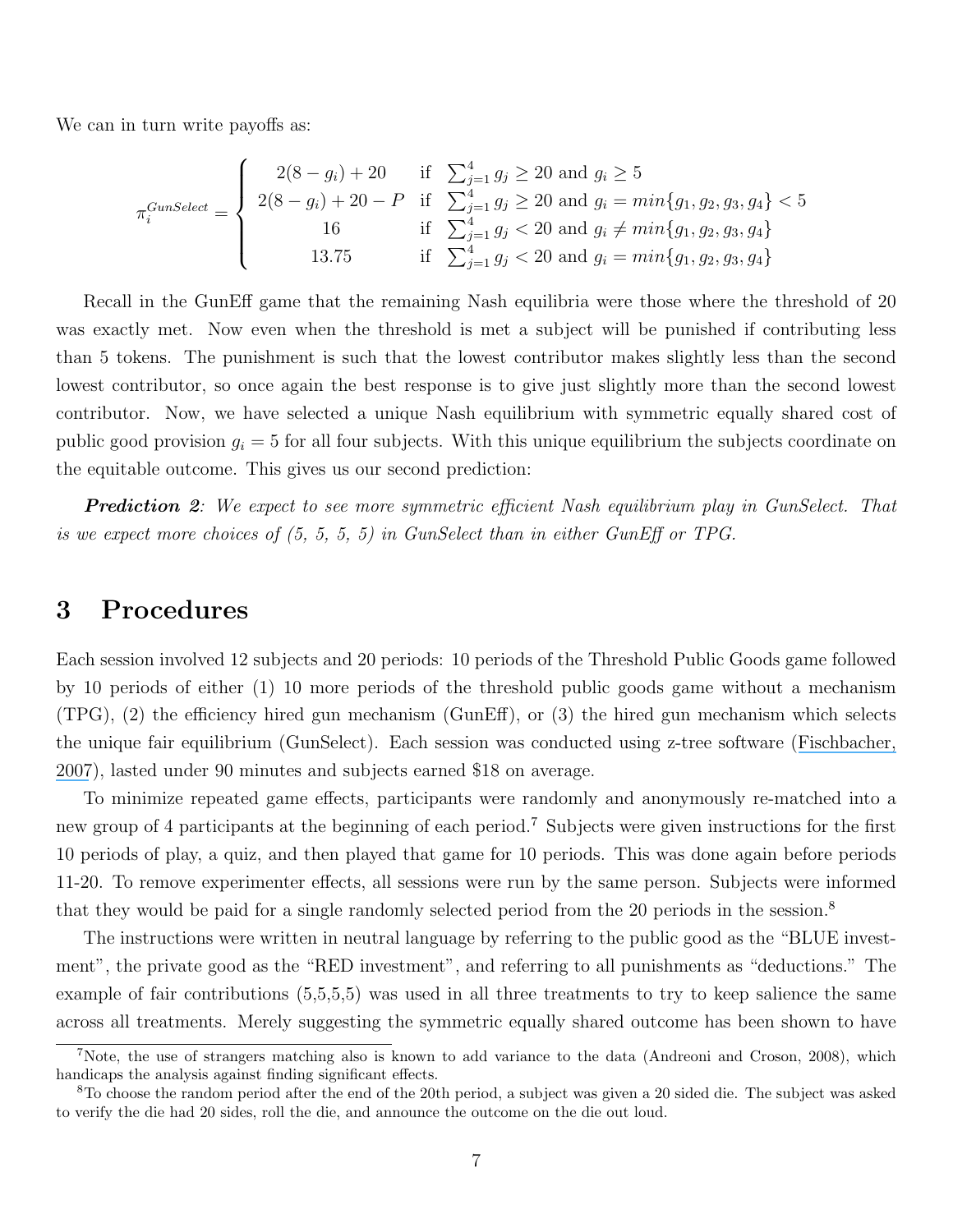no effect on efficiency (Croson and Marks, 2001), so we are confident that our results are driven by the possibility of punishment rather than an implicit suggestion of equal contributions. Full instructions and screen shots are available in the online Appendix.

Subjects were always informed on the decision screen if a punishment mechanism was in place during that period. In all treatments, after all subjects made contribution choices, they were given anonymous information about the contributions to the public good, private good, and initial earnings for each of their group members. In the GunEff and GunSelect treatments they were also anonymously informed if another subject had been punished and by how much at the end of each Period.

# 4 Results

Table 1 contains summary statistics for the treatments. For brevity, we have pooled the first 10 periods of play across all three treatments (TPG, GunEff, and GunSelect). In the first columns of Table 1 we report the individual level statistics: average contribution, percent of subjects giving 0, percent who gave the fair contribution of 5, and the absolute deviation from 5 tokens, which is a measure of inefficiency.

Table 1 also lists the collective contributions to the public good,  $\sum_1^4 g_i$ , and average earnings. Contributions, public good provision, and net earnings are higher in the GunEff and GunSelect treatments than in the TPG treatment where there is no mechanism. However, although contributions are highest in GunEff the net earnings are lower than in GunSelect due to overpayment for the public good.

| Treatment                      | Average     | Percent | Percent | Average   | Average        | Average  | Average    |
|--------------------------------|-------------|---------|---------|-----------|----------------|----------|------------|
|                                | Cont. $q_i$ | $g_i=0$ | $g_i=5$ | $ 5-g_i $ | $\sum_1^4 g_i$ | Earnings | Punishment |
| Rounds $1-10$ :<br><b>TPG</b>  | 4.88        | $2\%$   | $61\%$  | 0.60      | 19.54          | \$21.75  |            |
| Rounds $11-20$ :<br><b>TPG</b> | 4.98        | $0\%$   | 67\%    | 0.42      | 19.93          | \$22.27  |            |
| GunEff                         | 5.07        | $0\%$   | 74%     | 0.28      | 20.28          | \$23.34  | \$0.15     |
| GunSelect                      | 5.01        | $0\%$   | 97\%    | 0.03      | 20.03          | \$25.73  | \$0.01     |

#### Table 1: Summary Statistics of Experimental Results

108 subjects total, 36 subjects per treatment, 3 Sessions per treatment

10 Periods of each game per Session, 3 Groups per Session, 4 Subjects per Group

TPG: threshold public good, GunEff: promotes efficiency, GunSelect: select equitable equilibrium

In the next sections we test our predictions. Because the groups are randomly re-matched each period the actual level of public good provision is partially driven by chance, so we report average realized outcomes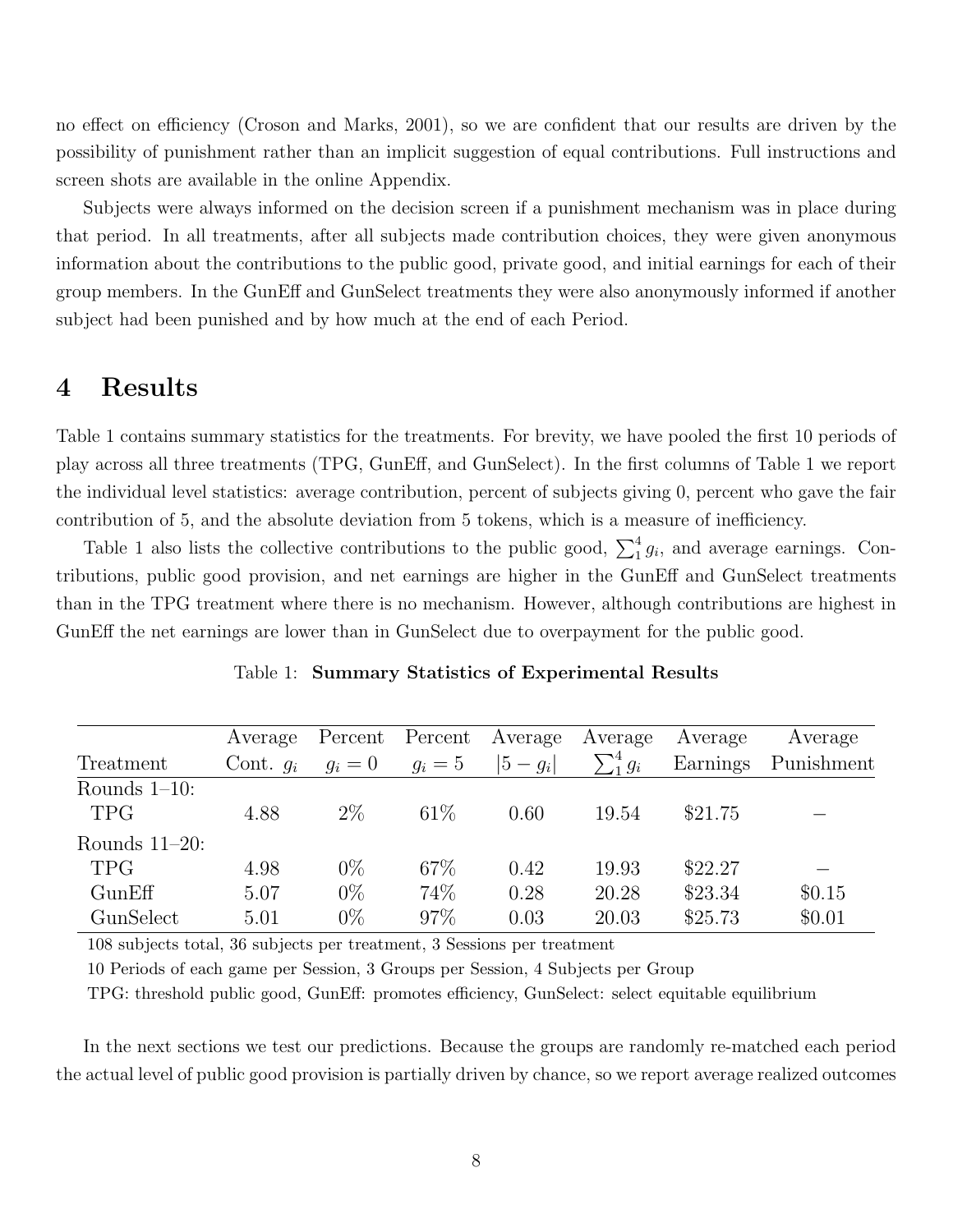as well as the average for all 495 unique groups which could have been formed each period.<sup>9</sup>

### 4.1 All Public Good Provision

Although our predictions are specifically about efficient or equitable public good provision, we still care if the threshold is met in any manner. Figure ?? shows the percentage of groups each period who met or exceeded the threshold.

Panel A of Figure ?? shows the average of the realized groups, while panel B shows the average of the 495 possible groups. In periods 1-10 subjects provide the public good about 40 to 80 percent of the time, so there is not a huge under-provision problem. In Periods 11-20 if there is no mechanism (TPG) the public good continues to be provided about 60% of time. For most periods, the GunEff mechanism has similar levels of provision to having no mechanism (TPG). However, there are some larger improvements in periods 19 and 20, so it may be that GunEff mechanism takes some time to increase provision.

In fact, the realized level of provision in the GunEff versus the TPG treatment are not statistically significantly different from each other.<sup>10</sup> However, using the possible permuted groups there is an improvement in provision between GunEff versus TPG.<sup>11</sup> The level of provision may be improved by punishing for efficiency, but this depends on the "luck" of being in a good group, and the length of time the mechanism has been in place.

In contrast, public good provision in the GunSelect treatment, which pushes subjects to the selected equitable equilibrium, jumps almost immediately up to 100%. The level of provision is robustly significantly higher in GunSelect than in either of the other treatments.<sup>12</sup>

Although general provision is interesting, our predictions are specifically about efficient or equitable provision. Table 2 summarizes the average level of overall, efficient and equitable provision by treatment.

### 4.2 Efficient Public Good Provision

The GunEff mechanism should eliminate below-threshold equilibria, so efficient provision should be higher in GunEff than in TPG. In Figure ?? we show the proportion of groups providing the public good efficiently

<sup>&</sup>lt;sup>9</sup>There are 12 subjects in each session in each period, so there are 12 choose 4, or 495 unique combinations. To see how actual versus possible groups may change the outcomes consider an example where three of the 12 subjects chose  $q = 0$  while the remaining 9 subjects each chose  $q = 5$ . If the three selfish subjects were each assigned to different groups, then no group would reach the threshold  $[(0,5,5,5);(0,5,5,5);(0,5,5,5)]$ , while if they ended up together in one group then two of three groups would succeed  $[(0,0,0,5);(5,5,5,5);(5,5,5,5)]$ . In both cases, however, the choices of subjects were the same but the impression of the outcome is different.

<sup>&</sup>lt;sup>10</sup>For actual level of public good provision  $p = 0.60$  using a Kolomogrov-Smirnov test at the session level. We use a Kolomogrov-Smirnov test because we only have 3 observations at the session level for the TPG (11-20) and GunEff games. The same result can be shown with a random effects regression  $P > |z| = 0.112$ .

<sup>&</sup>lt;sup>11</sup>For the possible level of public good provision using all the possible group permutations  $p = 0.10$  using a Kolomogrov Smirnov test at the session level. The same result can be shown with a random effects regression  $P > |z| = 0.001$ .

<sup>&</sup>lt;sup>12</sup>For actual or possible level of public good provision  $p = 0.10$  using a Kolomogrov Smirnov test at the session level. The same result can be shown with a random effects regression  $P > |z| = 0.000$ .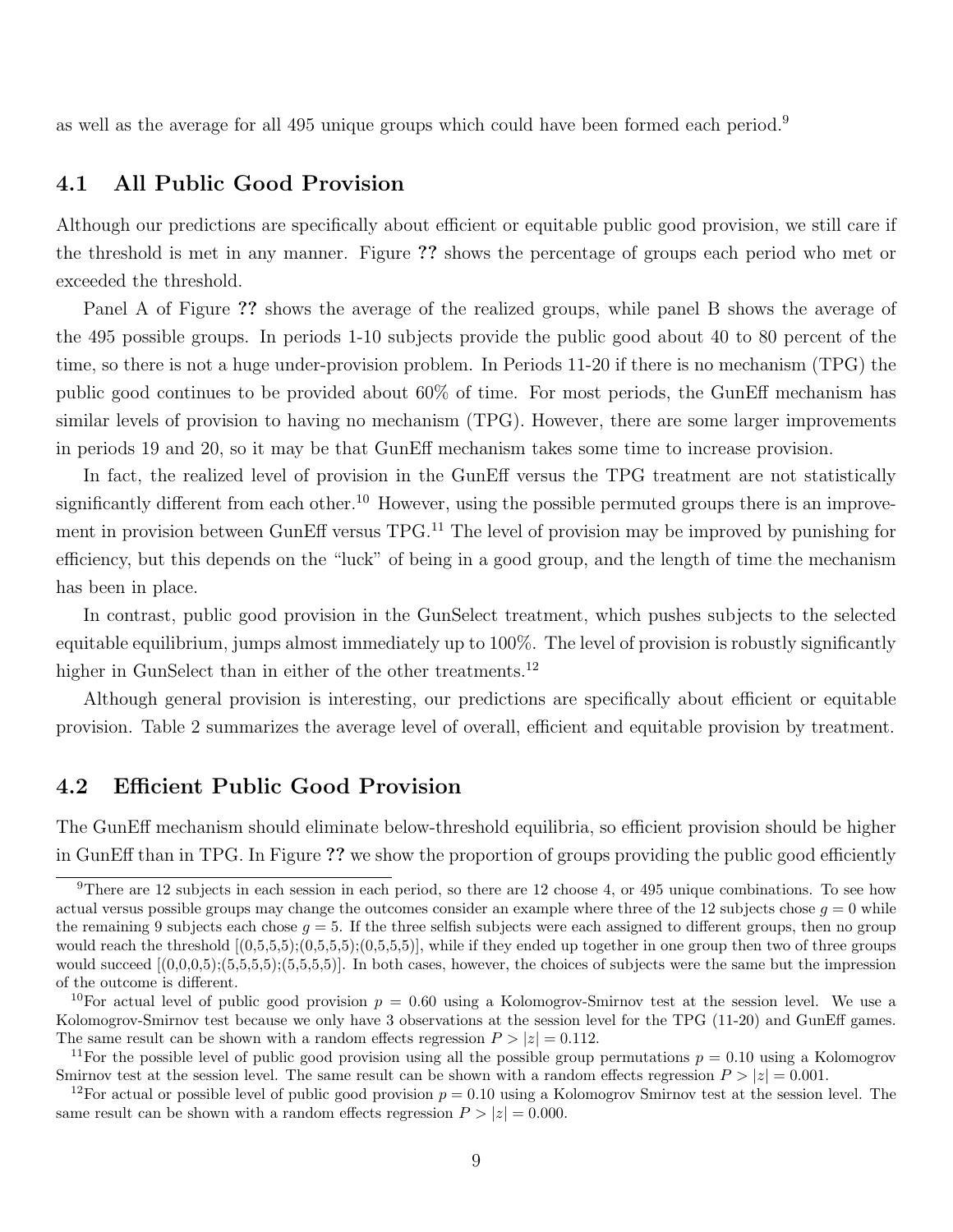| Provision of PG: |                          |          |        | <b>Efficient Provision:</b> | Equitable $&$ Efficient: |          |
|------------------|--------------------------|----------|--------|-----------------------------|--------------------------|----------|
|                  | $\sum_{1}^{4} g \geq 20$ |          |        | $\sum_{1}^{4} g = 20$       | $g_i = 5$ , all i        |          |
| Treatment        | Actual                   | Possible | Actual | Possible                    | Actual                   | Possible |
| Rounds $1-10$ :  |                          |          |        |                             |                          |          |
| <b>TPG</b>       | $60\%$                   | 62\%     | 32\%   | $30\%$                      | $19\%$                   | 21%      |
| Rounds $11-20$ : |                          |          |        |                             |                          |          |
| <b>TPG</b>       | 66\%                     | 67\%     | 24%    | 29\%                        | 17\%                     | 19%      |
| GunEff           | 78%                      | 82\%     | 39%    | 45\%                        | $30\%$                   | 34\%     |
| GunSelect        | 98%                      | 98%      | 91\%   | 91\%                        | 91\%                     | 91\%     |

Table 2: Percentage of Groups Providing Public Good

"Actual" is mean of realized groups. "Possible" is mean of all 495 potential groups. 108 subjects total, 36 subjects per treatment, 3 Sessions per treatment 10 Periods of each game per Session, 12 Subjects per Session, 4 Subjects per Group TPG: threshold public good, GunEff: promotes efficiency, GunSelect: select equitable equilibrium

each period by treatment. Panel A graphs the realized groups, and panel B is the average of 495 possible groups.

The GunEff mechanism results in slightly higher levels of efficient provision than the baseline TPG. However, this difference is insignificant.<sup>13</sup> When looking at the trend in Figure ?? the GunEff mechanism is more effective over time, so it may be that subjects simply need to get used to the mechanism. On the other hand, the GunSelect mechanism quickly increases the level of efficient public good provision, with all the groups jumping to efficiency after only 3 periods.<sup>14</sup>

**Result 1**: We do not find support for Prediction 1 because there is no significant difference in the level of efficient public good provision between the baseline game (TPG) when compared to a game with a mechanism which should remove inefficient equilibria (GunEff ). We do however see an improvement in efficiency with the addition of a mechanism which selects the equal contributions equilibrium (GunSelect).

### 4.3 Equitable Public Good Provision

The GunSelect mechanism pushes subjects to coordinate on the selected unique equal contributions equilibrium. Figure ?? shows the proportion of groups providing the public good equitably each period by treatment. Panel A graphs the realized groups, and panel B is the 495 possible groups. Equitable provision

<sup>&</sup>lt;sup>13</sup>For actual (possible) level of efficient public good provision  $p = 0.60$  ( $p = 0.40$ ) using a Kolomogrov Smirnov test at the session level. The same results can be shown with a random effects regression.

<sup>&</sup>lt;sup>14</sup>For actual and possible level of efficient public good provision  $p = 0.10$  using a Kolomogrov Smirnov test at the session level. The same results can be shown with a random effects regression.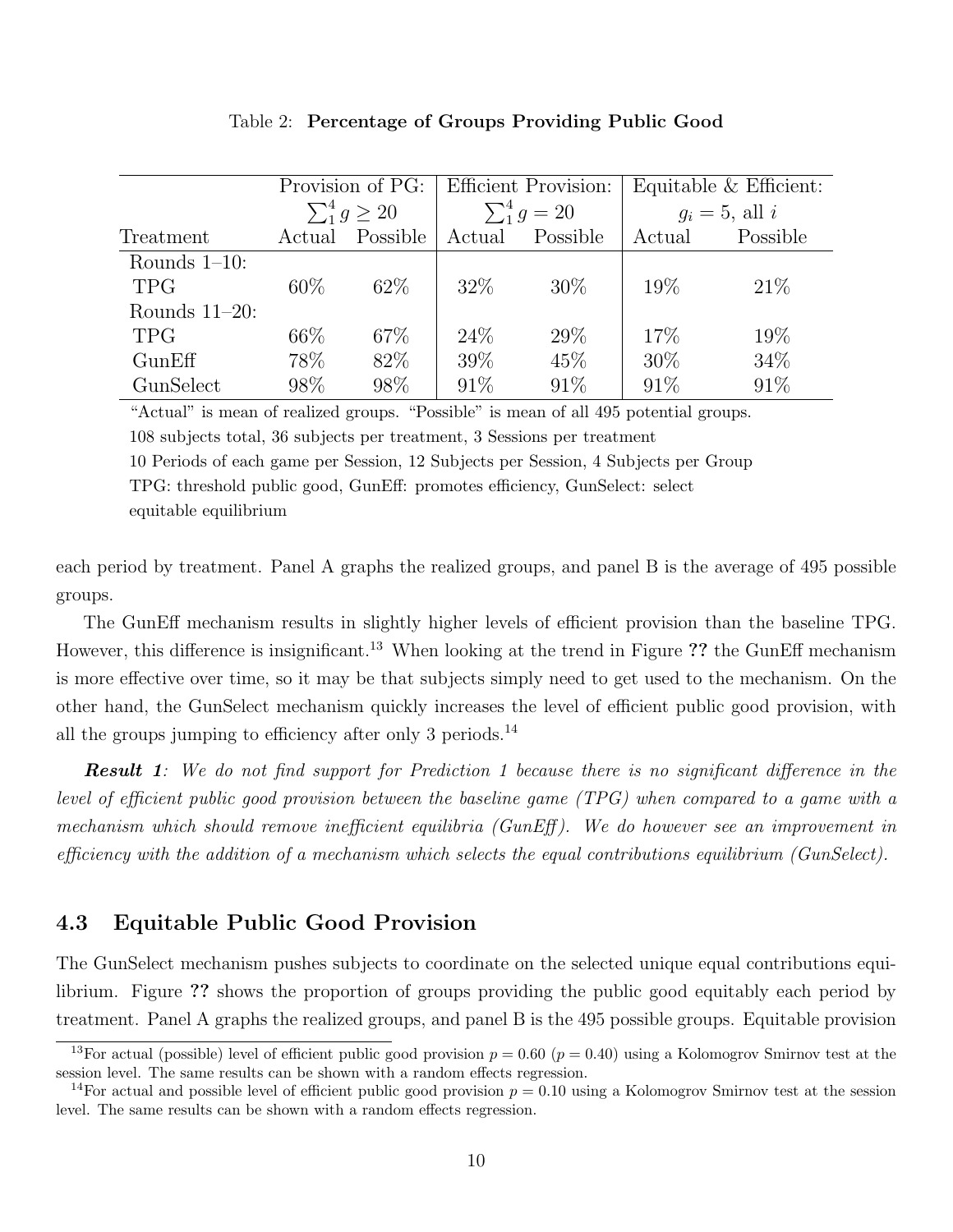is extremely low in the other treatments, reaching less than 20% under TPG, and inching up to 30% in GunEff (see Table 2). In contrast, in GunSelect equitable provision occurs  $90\%$  of the time.<sup>15</sup> So, we find strong support for our prediction that the public good will be provided more equitably under the GunSelect mechanism.

**Result 2:** We find support for Prediction 2 because the equitable and efficient provision of the public good rises from 20-30% up to 90% when the GunSelect mechanism is in place.

A byproduct of speedy convergence to the equitable outcome is there are very low punishment costs in the GunSelect treatment as pictured in Figure ??.<sup>16</sup> This is particularly surprising because punishment is always a flat \$2.25 in the GunEff treatment, whereas it can be as high as \$18.25 in the GunSelect treatment and can be levied in more circumstances.<sup>17</sup> In spite of the fact that punishments can be larger and happen under more circumstances, punishment costs are actually lower in GunSelect than in GunEff.

**Result 3:** Punishment is levied less often and is less costly under the mechanism selecting the equitable equilibrium (GunSelect) than under the mechanism only promoting efficiency (GunEff ). This is especially surprising given that GunSelect has more opportunities for and higher possible levels of punishments than GunEff.

#### 4.4 What is different about GunEff?

Our GunSelect mechanism is very effective at pushing groups toward public good provision. Yet, our Gun-Eff mechanism doesn't push groups toward efficient provision in the same way. Here we offer speculation as to why.

It could be that GunSelect makes the equitable outcome more salient, but in an effort to keep the salience similar across treatments, we included an example of giving  $(5,5,5,5)$  in all our instructions.<sup>18</sup> It could also be that the GunSelect mechanism gives an implicit suggestion for contributions. However, previous studies have found that suggested contributions when there are symmetric endowments and payoffs do not affect contributions (Croson and Marks, 2001). The GunSelect mechanism punishes both actual and intended free-riding, while the GunEff mechanism only punishes actual free-riding. So, it may be punishing intentions is the key to the success of the GunSelect mechanism. However, we find that patterns of actions

<sup>&</sup>lt;sup>15</sup>The difference is statistically significant. For the actual and possible level of equitable and efficient public good provision  $p = 0.10$  using a Kolomogrov Smirnov test at the session level. The same results can be shown with a random effects regression.

<sup>&</sup>lt;sup>16</sup>The difference is statistically significant. For the actual proportion of groups punished  $p = 0.10$  and level of punishment  $p = 0.10$  using a Kolomogrov Smirnov test at the session level.

<sup>&</sup>lt;sup>17</sup>This would happen if the largest free rider gave 0 tokens and all the other players gave 8 tokens:  $P = 2(8-0)+2.25 = 18.25$ . In fact, in the GunSelect treatment only 2 subjects are ever punished at the low level of \$2.25.

<sup>&</sup>lt;sup>18</sup>Additionally in all treatments we stated that "if each person in your group invests 5 tokens in the BLUE investment, this will be the most equal way to reach 20 tokens." Recall the BLUE investment is the public good.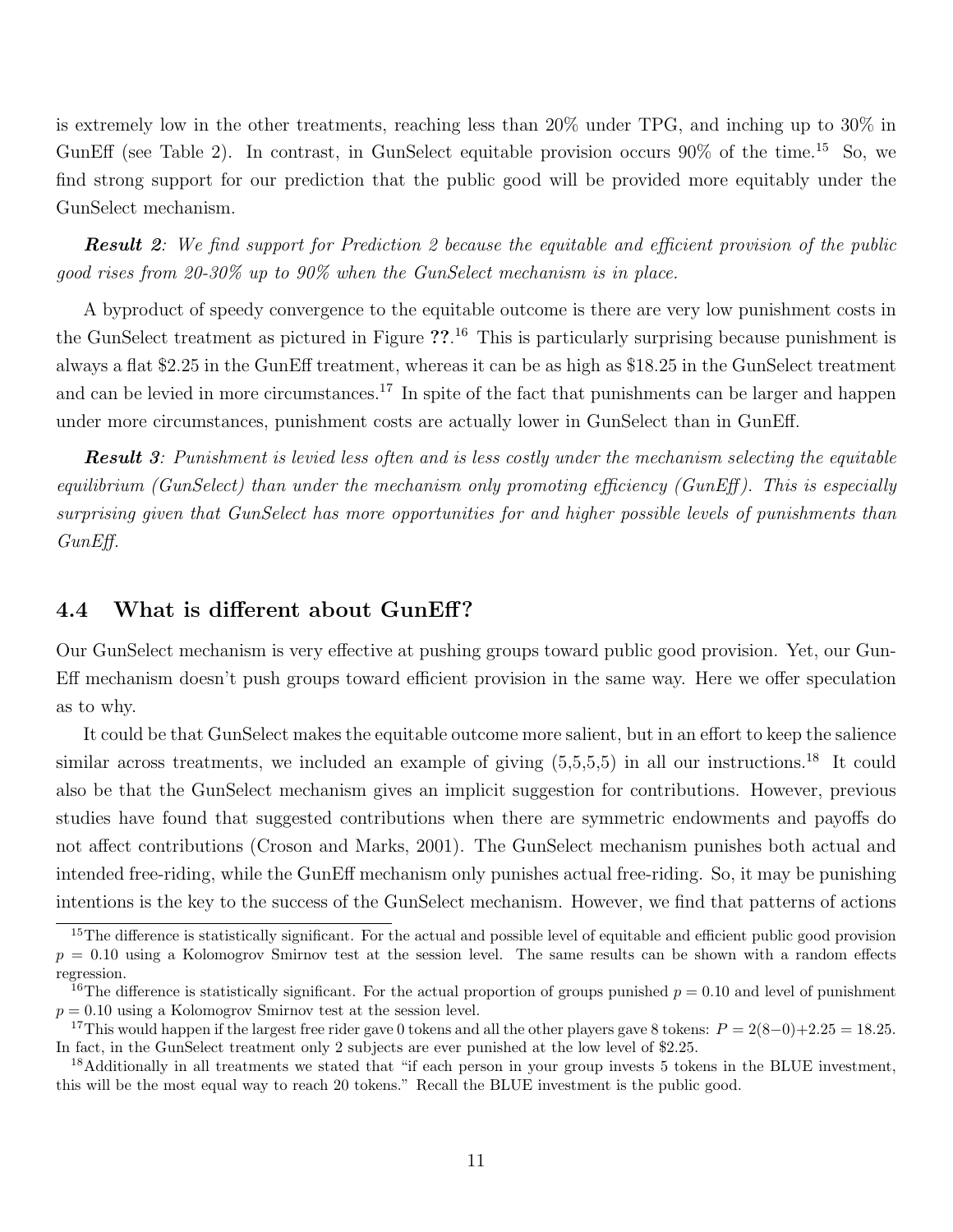are not statistically significantly different across the two treatments.<sup>19</sup> Beyond salience, suggestion, and punishing intentions, it may be that learning is more pronounced in the GunSelect mechanism.

A measure of a slow learner could be that a player receives a punishment but does not respond with a larger contribution in the next round. Call such a player an *unimproving player*. In the GunEff treatment there are four unimproving players, whereas there are none in the GunSelect treatment.<sup>20</sup> While this, along with the low punishment costs in GunSelect described in the prior section, could indicate a small role for faster learning in GunSelect. They could also provide evidence for a main hypothesis of this paper: Because the GunSelect mechanism focused on a single equilibrium, subjects could form better guesses about whether they were pivotal or would face a sanction in the next round.

This raises a second question that is potentially important for future research. We selected the symmetric equilibrium since it seemed most natural and realistic as a starting point for our hired gun mechanism. However, what if we had more asymmetry in our baseline, and chose to incentivize an equilibrium that was also asymmetric in some way? For instance, suppose subjects had unequal endowments, returns, or price of punishment ([Anderson and Putterman, 2006](https://www.researchgate.net/publication/222691001_Do_Non-strategic_Sanctions_Obey_the_Law_of_Demand_The_Demand_for_Punishment_in_the_Voluntary_Contribution_Mechanism?el=1_x_8&enrichId=rgreq-93de67dfbdaa64611c56b50ab76f2a44-XXX&enrichSource=Y292ZXJQYWdlOzI3MjAxODc1MTtBUzoxOTg2MTYwMTE1NDY2MjRAMTQyNDM2NTE1NTYyOA==); Croson and Marks, 2001; Rapoport and Suleiman, 1993; van Dijk and Grodzka, 1992). We could imagine trying to coordinate on either equal contributions (but different payoffs), or equal payoffs (but different contributions). Would our mechanism work equally well in these cases as it did in the symmetric case? We view this as an important question that could be the topic of study itself.

### 5 Conclusion

Threshold public goods games have the advantage that some of the equilibria are Pareto efficient. However, experimental games have revealed that subjects have a difficult time reaching an equilibrium that crosses the threshold, and inefficiency is a common outcome. There are likely two reasons for this. First is standard free riding. The second is coordination; because there are typically many efficient equilibria, participants have difficulty selecting one.

Small self-governing groups innovate to overcome inefficiencies by adopting some mild sanctioning rules, perhaps enforced by a delegated leader like the class professor, the team leader, the home owners' association, or the municipality official. We stylize this idea in a simple and low-cost mechanism we have

<sup>&</sup>lt;sup>19</sup>We thank an anonymous reviewer for suggesting this alternative explanation for why the GunSelect mechanism works so well. Punishment is only realized in the GunEff treatment if the threshold is not met, so it only punishes actualized free-riding instead of the intention to free ride. In the GunEff treatment when the threshold is met, the best response is to be the lowest contributor. In contrast the GunSelect treatment punishes both actual and intended free-riding, so the best response is always the fair contribution of 5. If a subject was in a group which met the threshold in period T, then that subject might want to lower her contribution in period T+1 in the GunEff treatment, but not in the GunSelect treatment. We found that subjects lower their contribution in the period after the public good is provided by −0.08 tokens in GunEff and by  $-0.02$  in GunSelect, however this difference is not statistically significantly different (Kolomogrov Smirnoff  $p = .04$ ).

 $20$ We ran three sessions of the GunEff treatment. Two of those sessions had a single unimproving player, and the remaining session had two unimproving players.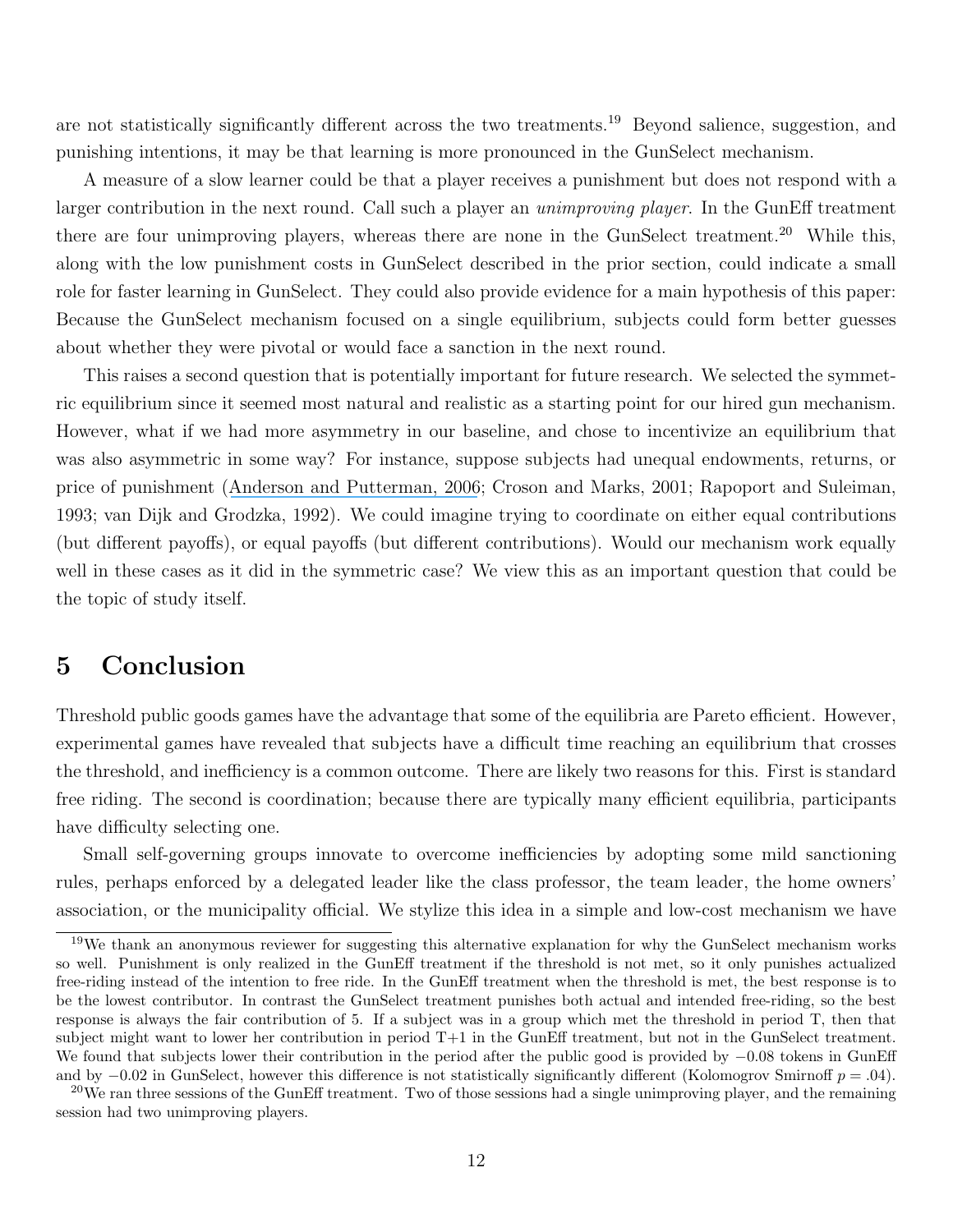called the hired gun mechanism. The mechanism can be applied in settings where a group (1) has a plan for public good provision, (2) can measure contributions, (3) can sanction members and (4) has a standard for expected contributions. The sanctions, moreover, tend to be small. They are just enough to make the least compliant person wish they had been the second-least compliant person. This mechanism, by creating a "race for second place," drives everyone toward the standard and, as a result, enforces equilibria that are consistent with the standard. In the real world this punishment could take the form of lower grades on group projects, below average bonuses for shirking workers, fewer prizes for poor fundraisers, or fines for the biggest takers from a common pool resource.

We compare two standards of compliance. First is efficiency—meeting the threshold—and second is efficiency and fairness—is the threshold met at equal contributions by all. The first standard eliminates all inefficient equilibria, addressing free riding, while the second goes further by eliminating all equilibria but the symmetric efficient equilibrium, addressing coordination as well.

Our experimental test consists of three treatments. In the first 10 rounds of all three, subjects play a standard homogeneous threshold public goods game, with strangers matching each round. This gives all subjects comparable experience with the game. Our manipulations come in rounds 11 to 20. We first have a baseline condition that continues without a hired gun mechanism. Second, the GunEff treatment has a hired gun punish only when the threshold is not met. Third, the GunSelect treatment punishes whenever the equitable equilibrium is not met.

First, we find that GunEff increases provision of public good from the baseline by 18%. This is a modest, but not statistically significant improvement. Second, and most importantly, GunSelect increases provision from the baseline by 48% and, from round 12 onward 100% of the groups are providing the public good. After one round of the GunSelect mechanism, all of our subjects were playing the symmetric Pareto efficient equilibrium and paying no punishment costs. In fact, only two of 36 subjects in GunSelect ever received a punishment. Importantly, the GunSelect not only dramatically helped reach the threshold, but it increased efficiency further by not exceeding the threshold.

In sum, using a simple and very low cost delegated punishing mechanism, the hired gun mechanism, we are able to encourage people to play the symmetric equilibrium almost immediately. Our study does, however, raise some interesting questions for future research. Most importantly, while it is natural that we selected the symmetric equilibrium for GunSelect to enforce, would the mechanism have worked just as well if we had solved the coordination problem at another asymmetric equilibrium? We view this as an obvious and important next step in research on delegated enforcement.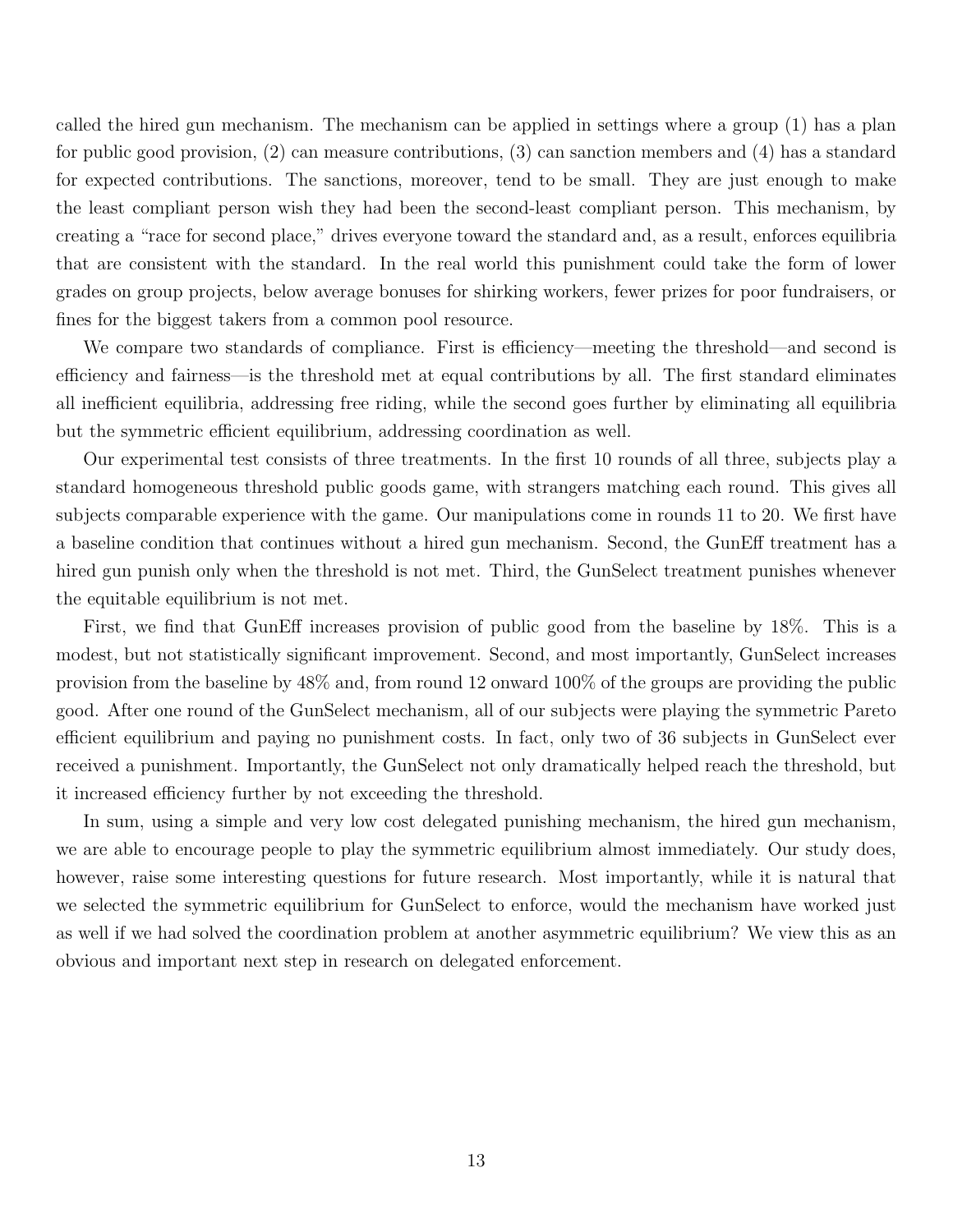# References

- [Anderson, Christopher M. and Louis Putterman](https://www.researchgate.net/publication/222691001_Do_Non-strategic_Sanctions_Obey_the_Law_of_Demand_The_Demand_for_Punishment_in_the_Voluntary_Contribution_Mechanism?el=1_x_8&enrichId=rgreq-93de67dfbdaa64611c56b50ab76f2a44-XXX&enrichSource=Y292ZXJQYWdlOzI3MjAxODc1MTtBUzoxOTg2MTYwMTE1NDY2MjRAMTQyNDM2NTE1NTYyOA==), "Do non-strategic sanctions obey the law of [demand? The demand for punishment in the voluntary contribution mechanism,"](https://www.researchgate.net/publication/222691001_Do_Non-strategic_Sanctions_Obey_the_Law_of_Demand_The_Demand_for_Punishment_in_the_Voluntary_Contribution_Mechanism?el=1_x_8&enrichId=rgreq-93de67dfbdaa64611c56b50ab76f2a44-XXX&enrichSource=Y292ZXJQYWdlOzI3MjAxODc1MTtBUzoxOTg2MTYwMTE1NDY2MjRAMTQyNDM2NTE1NTYyOA==) Games and Economic *Behavior*, 2006,  $54(1)$ ,  $1-24$ .
- Andreoni, James and John Miller, "Giving According to GARP: An Experimental Test of the Consistency of Preferences for Altruism," Econometrica, 2002, 70 (2), 737–753.
- and Laura K. Gee[, "Gun for hire: Delegated enforcement and peer punishment in public goods](https://www.researchgate.net/publication/256920319_Gun_for_hire_Delegated_enforcement_and_peer_punishment_in_public_goods_provision?el=1_x_8&enrichId=rgreq-93de67dfbdaa64611c56b50ab76f2a44-XXX&enrichSource=Y292ZXJQYWdlOzI3MjAxODc1MTtBUzoxOTg2MTYwMTE1NDY2MjRAMTQyNDM2NTE1NTYyOA==) provision," [Journal of Public Economics](https://www.researchgate.net/publication/256920319_Gun_for_hire_Delegated_enforcement_and_peer_punishment_in_public_goods_provision?el=1_x_8&enrichId=rgreq-93de67dfbdaa64611c56b50ab76f2a44-XXX&enrichSource=Y292ZXJQYWdlOzI3MjAxODc1MTtBUzoxOTg2MTYwMTE1NDY2MjRAMTQyNDM2NTE1NTYyOA==), 2012, 96 (1112), 1036 – 1046.
- and Rachel Croson[, "Chapter 82 Partners versus Strangers: Random Rematching in Public Goods](https://www.researchgate.net/publication/238501916_Chapter_82_Partners_versus_Strangers_Random_Rematching_in_Public_Goods_Experiments?el=1_x_8&enrichId=rgreq-93de67dfbdaa64611c56b50ab76f2a44-XXX&enrichSource=Y292ZXJQYWdlOzI3MjAxODc1MTtBUzoxOTg2MTYwMTE1NDY2MjRAMTQyNDM2NTE1NTYyOA==) [Experiments," in Charles R. Plott and Vernon L. Smith, eds., , Vol. 1 of](https://www.researchgate.net/publication/238501916_Chapter_82_Partners_versus_Strangers_Random_Rematching_in_Public_Goods_Experiments?el=1_x_8&enrichId=rgreq-93de67dfbdaa64611c56b50ab76f2a44-XXX&enrichSource=Y292ZXJQYWdlOzI3MjAxODc1MTtBUzoxOTg2MTYwMTE1NDY2MjRAMTQyNDM2NTE1NTYyOA==) Handbook of Experimental Economics Results[, Elsevier, 2008, pp. 776 – 783.](https://www.researchgate.net/publication/238501916_Chapter_82_Partners_versus_Strangers_Random_Rematching_in_Public_Goods_Experiments?el=1_x_8&enrichId=rgreq-93de67dfbdaa64611c56b50ab76f2a44-XXX&enrichSource=Y292ZXJQYWdlOzI3MjAxODc1MTtBUzoxOTg2MTYwMTE1NDY2MjRAMTQyNDM2NTE1NTYyOA==)
- Bagnoli, Mark and Barton L. Lipman[, "Provision of Public Goods: Fully Implementing the Core](https://www.researchgate.net/publication/4782903_Provision_of_Public_Goods_Fully_Implementing_the_Core_Through_Private_Contributions?el=1_x_8&enrichId=rgreq-93de67dfbdaa64611c56b50ab76f2a44-XXX&enrichSource=Y292ZXJQYWdlOzI3MjAxODc1MTtBUzoxOTg2MTYwMTE1NDY2MjRAMTQyNDM2NTE1NTYyOA==) through Private Contributions," [The Review of Economic Studies](https://www.researchgate.net/publication/4782903_Provision_of_Public_Goods_Fully_Implementing_the_Core_Through_Private_Contributions?el=1_x_8&enrichId=rgreq-93de67dfbdaa64611c56b50ab76f2a44-XXX&enrichSource=Y292ZXJQYWdlOzI3MjAxODc1MTtBUzoxOTg2MTYwMTE1NDY2MjRAMTQyNDM2NTE1NTYyOA==), 1989, 56 (4), 583–601.
- Bolton, Gary E and Axel Ockenfels[, "ERC: A Theory of Equity, Reciprocity, and Competition,"](https://www.researchgate.net/publication/4820234_ERC_--_A_Theory_of_Equity_Reciprocity_and_Competition?el=1_x_8&enrichId=rgreq-93de67dfbdaa64611c56b50ab76f2a44-XXX&enrichSource=Y292ZXJQYWdlOzI3MjAxODc1MTtBUzoxOTg2MTYwMTE1NDY2MjRAMTQyNDM2NTE1NTYyOA==) The [American Economic Review](https://www.researchgate.net/publication/4820234_ERC_--_A_Theory_of_Equity_Reciprocity_and_Competition?el=1_x_8&enrichId=rgreq-93de67dfbdaa64611c56b50ab76f2a44-XXX&enrichSource=Y292ZXJQYWdlOzI3MjAxODc1MTtBUzoxOTg2MTYwMTE1NDY2MjRAMTQyNDM2NTE1NTYyOA==), 2000, 90 (1), pp. 166–193.
- [Bornstein, Gary, Uri Gneezy, and Rosmarie Nagel](https://www.researchgate.net/publication/4765502_The_effect_of_intergroup_competition_on_group_coordination_an_experimental_study?el=1_x_8&enrichId=rgreq-93de67dfbdaa64611c56b50ab76f2a44-XXX&enrichSource=Y292ZXJQYWdlOzI3MjAxODc1MTtBUzoxOTg2MTYwMTE1NDY2MjRAMTQyNDM2NTE1NTYyOA==), "The effect of intergroup competition on group [coordination: an experimental study,"](https://www.researchgate.net/publication/4765502_The_effect_of_intergroup_competition_on_group_coordination_an_experimental_study?el=1_x_8&enrichId=rgreq-93de67dfbdaa64611c56b50ab76f2a44-XXX&enrichSource=Y292ZXJQYWdlOzI3MjAxODc1MTtBUzoxOTg2MTYwMTE1NDY2MjRAMTQyNDM2NTE1NTYyOA==) *Games and Economic Behavior*, 2002, 41 (1),  $1 - 25$ .
- Cadsby, Charles Bram and Elizabeth Maynes[, "Voluntary provision of threshold public goods with](https://www.researchgate.net/publication/222471056_Voluntary_provision_of_threshold_public_goods_with_continuous_contributions_Experimental_evidence?el=1_x_8&enrichId=rgreq-93de67dfbdaa64611c56b50ab76f2a44-XXX&enrichSource=Y292ZXJQYWdlOzI3MjAxODc1MTtBUzoxOTg2MTYwMTE1NDY2MjRAMTQyNDM2NTE1NTYyOA==) [continuous contributions: experimental evidence,"](https://www.researchgate.net/publication/222471056_Voluntary_provision_of_threshold_public_goods_with_continuous_contributions_Experimental_evidence?el=1_x_8&enrichId=rgreq-93de67dfbdaa64611c56b50ab76f2a44-XXX&enrichSource=Y292ZXJQYWdlOzI3MjAxODc1MTtBUzoxOTg2MTYwMTE1NDY2MjRAMTQyNDM2NTE1NTYyOA==) Journal of Public Economics, 1999, 71 (1), 53 – 73.
- [, Rachel Croson, Melanie Marks, and Elizabeth Maynes](https://www.researchgate.net/publication/5154791_Step_return_versus_net_reward_in_the_voluntary_provision_of_a_threshold_public_good_An_adversarial_collaboration?el=1_x_8&enrichId=rgreq-93de67dfbdaa64611c56b50ab76f2a44-XXX&enrichSource=Y292ZXJQYWdlOzI3MjAxODc1MTtBUzoxOTg2MTYwMTE1NDY2MjRAMTQyNDM2NTE1NTYyOA==), "Step Return versus Net Reward in [the Voluntary Provision of a Threshold Public Good: An Adversarial Collaboration,"](https://www.researchgate.net/publication/5154791_Step_return_versus_net_reward_in_the_voluntary_provision_of_a_threshold_public_good_An_adversarial_collaboration?el=1_x_8&enrichId=rgreq-93de67dfbdaa64611c56b50ab76f2a44-XXX&enrichSource=Y292ZXJQYWdlOzI3MjAxODc1MTtBUzoxOTg2MTYwMTE1NDY2MjRAMTQyNDM2NTE1NTYyOA==) Public Choice, 2008, 135 [\(3/4\), pp. 277–289.](https://www.researchgate.net/publication/5154791_Step_return_versus_net_reward_in_the_voluntary_provision_of_a_threshold_public_good_An_adversarial_collaboration?el=1_x_8&enrichId=rgreq-93de67dfbdaa64611c56b50ab76f2a44-XXX&enrichSource=Y292ZXJQYWdlOzI3MjAxODc1MTtBUzoxOTg2MTYwMTE1NDY2MjRAMTQyNDM2NTE1NTYyOA==)
- [Coats, Jennifer C., Timothy J. Gronberg, and Brit Grosskopf](https://www.researchgate.net/publication/222299969_Simultaneous_versus_sequential_public_good_provision_and_the_role_of_refunds_-_An_experimental_study?el=1_x_8&enrichId=rgreq-93de67dfbdaa64611c56b50ab76f2a44-XXX&enrichSource=Y292ZXJQYWdlOzI3MjAxODc1MTtBUzoxOTg2MTYwMTE1NDY2MjRAMTQyNDM2NTE1NTYyOA==), "Simultaneous versus sequential [public good provision and the role of refunds An experimental study,"](https://www.researchgate.net/publication/222299969_Simultaneous_versus_sequential_public_good_provision_and_the_role_of_refunds_-_An_experimental_study?el=1_x_8&enrichId=rgreq-93de67dfbdaa64611c56b50ab76f2a44-XXX&enrichSource=Y292ZXJQYWdlOzI3MjAxODc1MTtBUzoxOTg2MTYwMTE1NDY2MjRAMTQyNDM2NTE1NTYyOA==) Journal of Public Economics,  $2009, 93(12), 326-335.$
- [Corazzini, Luca, Christopher Cotton, and Paola Valbonesi](https://www.researchgate.net/publication/274183735_Too_Many_Charities_Insight_from_an_Experiment_with_Multiple_Public_Goods_and_Contribution_Thresholds?el=1_x_8&enrichId=rgreq-93de67dfbdaa64611c56b50ab76f2a44-XXX&enrichSource=Y292ZXJQYWdlOzI3MjAxODc1MTtBUzoxOTg2MTYwMTE1NDY2MjRAMTQyNDM2NTE1NTYyOA==), "Too Many Charities? Insight from an [Experiment with Multiple Public Goods and Contribution Thresholds,"](https://www.researchgate.net/publication/274183735_Too_Many_Charities_Insight_from_an_Experiment_with_Multiple_Public_Goods_and_Contribution_Thresholds?el=1_x_8&enrichId=rgreq-93de67dfbdaa64611c56b50ab76f2a44-XXX&enrichSource=Y292ZXJQYWdlOzI3MjAxODc1MTtBUzoxOTg2MTYwMTE1NDY2MjRAMTQyNDM2NTE1NTYyOA==) Marco Fanno Working Paper, [2013.](https://www.researchgate.net/publication/274183735_Too_Many_Charities_Insight_from_an_Experiment_with_Multiple_Public_Goods_and_Contribution_Thresholds?el=1_x_8&enrichId=rgreq-93de67dfbdaa64611c56b50ab76f2a44-XXX&enrichSource=Y292ZXJQYWdlOzI3MjAxODc1MTtBUzoxOTg2MTYwMTE1NDY2MjRAMTQyNDM2NTE1NTYyOA==)
- Croson, Rachel and Melanie Marks, "The effect of heterogenous valuations for threshold pubic goods: an experimental study," Risk Decision and Policy, 1999, pp. 99–115.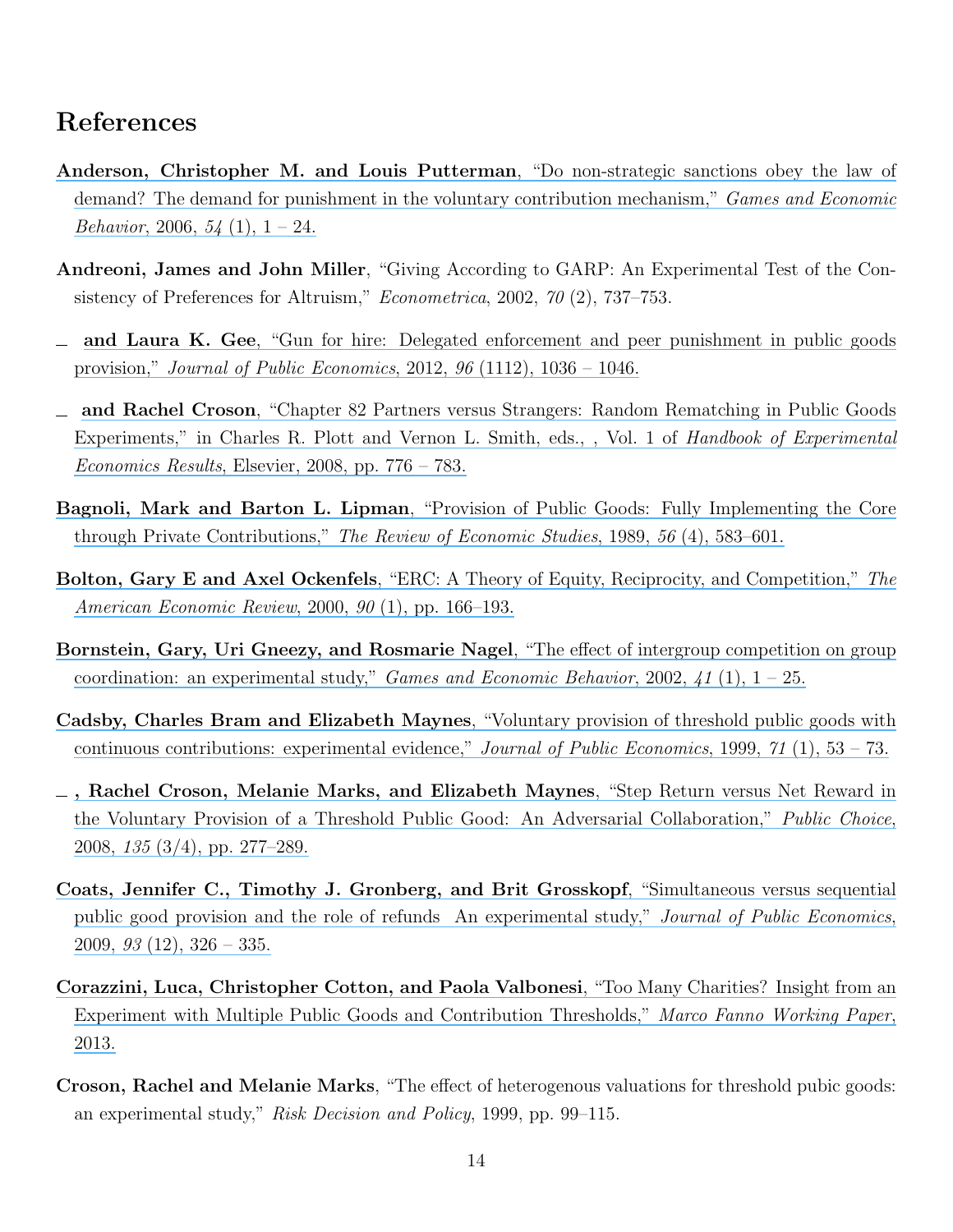- $\Box$  and  $\Box$ , "Step Returns in Threshold Public Goods: A Meta- and Experimental Analysis," *Experimental* Economics, 2000, 2 (3), 239–259.
- $\Box$  and  $\Box$ , "The effect of recommended contributions in the voluntary provision of public goods," *Economic* Inquiry, 2001, 39 (2), 238–249.
- [Dawes, Robyn M., John M. Orbell, Randy T. Simmons, and Alphons J. C. Van De Kragt](https://www.researchgate.net/publication/243767732_Organizing_Groups_for_Collective_Action?el=1_x_8&enrichId=rgreq-93de67dfbdaa64611c56b50ab76f2a44-XXX&enrichSource=Y292ZXJQYWdlOzI3MjAxODc1MTtBUzoxOTg2MTYwMTE1NDY2MjRAMTQyNDM2NTE1NTYyOA==), ["Organizing Groups for Collective Action,"](https://www.researchgate.net/publication/243767732_Organizing_Groups_for_Collective_Action?el=1_x_8&enrichId=rgreq-93de67dfbdaa64611c56b50ab76f2a44-XXX&enrichSource=Y292ZXJQYWdlOzI3MjAxODc1MTtBUzoxOTg2MTYwMTE1NDY2MjRAMTQyNDM2NTE1NTYyOA==) The American Political Science Review, 1986, 80 (4), pp. [1171–1185.](https://www.researchgate.net/publication/243767732_Organizing_Groups_for_Collective_Action?el=1_x_8&enrichId=rgreq-93de67dfbdaa64611c56b50ab76f2a44-XXX&enrichSource=Y292ZXJQYWdlOzI3MjAxODc1MTtBUzoxOTg2MTYwMTE1NDY2MjRAMTQyNDM2NTE1NTYyOA==)
- Engelmann, Dirk[, "Inequality Aversion, Efficiency, and Maximin Preferences in Simple Distribution](https://www.researchgate.net/publication/4901666_Inequality_Aversion_Efficiency_and_Maximin_Preferences_in_Simple_Distribution_Experiments?el=1_x_8&enrichId=rgreq-93de67dfbdaa64611c56b50ab76f2a44-XXX&enrichSource=Y292ZXJQYWdlOzI3MjAxODc1MTtBUzoxOTg2MTYwMTE1NDY2MjRAMTQyNDM2NTE1NTYyOA==) Experiments," [American Economic Review](https://www.researchgate.net/publication/4901666_Inequality_Aversion_Efficiency_and_Maximin_Preferences_in_Simple_Distribution_Experiments?el=1_x_8&enrichId=rgreq-93de67dfbdaa64611c56b50ab76f2a44-XXX&enrichSource=Y292ZXJQYWdlOzI3MjAxODc1MTtBUzoxOTg2MTYwMTE1NDY2MjRAMTQyNDM2NTE1NTYyOA==), September 2004, 94 (4).
- [Falkinger, Josef, Ernst Fehr, Simon Gachter, and Rudolf Winter-Ebmer](https://www.researchgate.net/publication/51993129_A_Simple_Mechanism_for_the_Efficient_Provision_of_Public_Goods_Experimental_Evidence?el=1_x_8&enrichId=rgreq-93de67dfbdaa64611c56b50ab76f2a44-XXX&enrichSource=Y292ZXJQYWdlOzI3MjAxODc1MTtBUzoxOTg2MTYwMTE1NDY2MjRAMTQyNDM2NTE1NTYyOA==), "A Simple Mechanism [for the Efficient Provision of Public Goods: Experimental Evidence,"](https://www.researchgate.net/publication/51993129_A_Simple_Mechanism_for_the_Efficient_Provision_of_Public_Goods_Experimental_Evidence?el=1_x_8&enrichId=rgreq-93de67dfbdaa64611c56b50ab76f2a44-XXX&enrichSource=Y292ZXJQYWdlOzI3MjAxODc1MTtBUzoxOTg2MTYwMTE1NDY2MjRAMTQyNDM2NTE1NTYyOA==) The American Economic Review,  $2000, 90(1),$  pp.  $247-264$ .
- Fehr, Ernst and Klaus M. Schmidt[, "A Theory of Fairness, Competition, and Cooperation,"](https://www.researchgate.net/publication/24091667_A_Theory_Of_Fairness_Competition_And_Cooperation?el=1_x_8&enrichId=rgreq-93de67dfbdaa64611c56b50ab76f2a44-XXX&enrichSource=Y292ZXJQYWdlOzI3MjAxODc1MTtBUzoxOTg2MTYwMTE1NDY2MjRAMTQyNDM2NTE1NTYyOA==) The [Quarterly Journal of Economics](https://www.researchgate.net/publication/24091667_A_Theory_Of_Fairness_Competition_And_Cooperation?el=1_x_8&enrichId=rgreq-93de67dfbdaa64611c56b50ab76f2a44-XXX&enrichSource=Y292ZXJQYWdlOzI3MjAxODc1MTtBUzoxOTg2MTYwMTE1NDY2MjRAMTQyNDM2NTE1NTYyOA==), 1999, 114 (3), 817–868.
- Fischbacher, Urs[, "z-Tree: Zurich toolbox for ready-made economic experiments,"](https://www.researchgate.net/publication/243776530_Z-Tree_Zurich_Tool_Box_for_Ready-Made_Economic_Experiments?el=1_x_8&enrichId=rgreq-93de67dfbdaa64611c56b50ab76f2a44-XXX&enrichSource=Y292ZXJQYWdlOzI3MjAxODc1MTtBUzoxOTg2MTYwMTE1NDY2MjRAMTQyNDM2NTE1NTYyOA==) Experimental Eco[nomics](https://www.researchgate.net/publication/243776530_Z-Tree_Zurich_Tool_Box_for_Ready-Made_Economic_Experiments?el=1_x_8&enrichId=rgreq-93de67dfbdaa64611c56b50ab76f2a44-XXX&enrichSource=Y292ZXJQYWdlOzI3MjAxODc1MTtBUzoxOTg2MTYwMTE1NDY2MjRAMTQyNDM2NTE1NTYyOA==), 2007, 10 (2).
- [Ho, Teck-Hua, Colin Camerer, and Keith Weigelt](https://www.researchgate.net/publication/246565134_Iterated_Dominance_and_Iter-ated_Best-response_in_p-Beauty_Contests?el=1_x_8&enrichId=rgreq-93de67dfbdaa64611c56b50ab76f2a44-XXX&enrichSource=Y292ZXJQYWdlOzI3MjAxODc1MTtBUzoxOTg2MTYwMTE1NDY2MjRAMTQyNDM2NTE1NTYyOA==), "Iterated Dominance and Iterated Best Response [in Experimental "p-Beauty Contests","](https://www.researchgate.net/publication/246565134_Iterated_Dominance_and_Iter-ated_Best-response_in_p-Beauty_Contests?el=1_x_8&enrichId=rgreq-93de67dfbdaa64611c56b50ab76f2a44-XXX&enrichSource=Y292ZXJQYWdlOzI3MjAxODc1MTtBUzoxOTg2MTYwMTE1NDY2MjRAMTQyNDM2NTE1NTYyOA==) The American Economic Review, 1998, 88 (4), pp. 947–969.
- [Isaac, R., David Schmidtz, and James Walker](https://www.researchgate.net/publication/225132322_The_Assurance_Problem_in_a_Laboratory_Market?el=1_x_8&enrichId=rgreq-93de67dfbdaa64611c56b50ab76f2a44-XXX&enrichSource=Y292ZXJQYWdlOzI3MjAxODc1MTtBUzoxOTg2MTYwMTE1NDY2MjRAMTQyNDM2NTE1NTYyOA==), "The assurance problem in a laboratory market," Public Choice, 1989, 62[, 217–236. 10.1007/BF02337743.](https://www.researchgate.net/publication/225132322_The_Assurance_Problem_in_a_Laboratory_Market?el=1_x_8&enrichId=rgreq-93de67dfbdaa64611c56b50ab76f2a44-XXX&enrichSource=Y292ZXJQYWdlOzI3MjAxODc1MTtBUzoxOTg2MTYwMTE1NDY2MjRAMTQyNDM2NTE1NTYyOA==)
- Ledyard, J., [Public goods: a survey of experimental research. In: Kagel, J., Roth, A. \(Eds.\), Handbook](https://www.researchgate.net/publication/23749410_Public_Goods_A_Survey_of_Experimental_Research?el=1_x_8&enrichId=rgreq-93de67dfbdaa64611c56b50ab76f2a44-XXX&enrichSource=Y292ZXJQYWdlOzI3MjAxODc1MTtBUzoxOTg2MTYwMTE1NDY2MjRAMTQyNDM2NTE1NTYyOA==) of Experimental Economics[, Princeton University Press, 1995.](https://www.researchgate.net/publication/23749410_Public_Goods_A_Survey_of_Experimental_Research?el=1_x_8&enrichId=rgreq-93de67dfbdaa64611c56b50ab76f2a44-XXX&enrichSource=Y292ZXJQYWdlOzI3MjAxODc1MTtBUzoxOTg2MTYwMTE1NDY2MjRAMTQyNDM2NTE1NTYyOA==)
- Marks, Melanie and Rachel Croson[, "Alternative rebate rules in the provision of a threshold public](https://www.researchgate.net/publication/222501631_Alternative_Rebate_Rules_in_the_Provision_of_a_Threshold_Public_Good_An_Experimental_Investigation?el=1_x_8&enrichId=rgreq-93de67dfbdaa64611c56b50ab76f2a44-XXX&enrichSource=Y292ZXJQYWdlOzI3MjAxODc1MTtBUzoxOTg2MTYwMTE1NDY2MjRAMTQyNDM2NTE1NTYyOA==) [good: An experimental investigation,"](https://www.researchgate.net/publication/222501631_Alternative_Rebate_Rules_in_the_Provision_of_a_Threshold_Public_Good_An_Experimental_Investigation?el=1_x_8&enrichId=rgreq-93de67dfbdaa64611c56b50ab76f2a44-XXX&enrichSource=Y292ZXJQYWdlOzI3MjAxODc1MTtBUzoxOTg2MTYwMTE1NDY2MjRAMTQyNDM2NTE1NTYyOA==) Journal of Public Economics, 1998,  $67$  (2), 195 – 220.
- $\Box$  [and](https://www.researchgate.net/publication/222501631_Alternative_Rebate_Rules_in_the_Provision_of_a_Threshold_Public_Good_An_Experimental_Investigation?el=1_x_8&enrichId=rgreq-93de67dfbdaa64611c56b50ab76f2a44-XXX&enrichSource=Y292ZXJQYWdlOzI3MjAxODc1MTtBUzoxOTg2MTYwMTE1NDY2MjRAMTQyNDM2NTE1NTYyOA==)  $\Box$ [, "The effect of incomplete information in a threshold public goods experiment,"](https://www.researchgate.net/publication/222501631_Alternative_Rebate_Rules_in_the_Provision_of_a_Threshold_Public_Good_An_Experimental_Investigation?el=1_x_8&enrichId=rgreq-93de67dfbdaa64611c56b50ab76f2a44-XXX&enrichSource=Y292ZXJQYWdlOzI3MjAxODc1MTtBUzoxOTg2MTYwMTE1NDY2MjRAMTQyNDM2NTE1NTYyOA==) Public Choice, 1999, 99[, 103–118. 10.1023/A:1018316500800.](https://www.researchgate.net/publication/222501631_Alternative_Rebate_Rules_in_the_Provision_of_a_Threshold_Public_Good_An_Experimental_Investigation?el=1_x_8&enrichId=rgreq-93de67dfbdaa64611c56b50ab76f2a44-XXX&enrichSource=Y292ZXJQYWdlOzI3MjAxODc1MTtBUzoxOTg2MTYwMTE1NDY2MjRAMTQyNDM2NTE1NTYyOA==)
- Nagel, Rosemarie[, "Unraveling in Guessing Games: An Experimental Study,"](https://www.researchgate.net/publication/4725772_Unraveling_in_Guessing_Games_An_Experimental_Study?el=1_x_8&enrichId=rgreq-93de67dfbdaa64611c56b50ab76f2a44-XXX&enrichSource=Y292ZXJQYWdlOzI3MjAxODc1MTtBUzoxOTg2MTYwMTE1NDY2MjRAMTQyNDM2NTE1NTYyOA==) The American Economic Review, 1995, 85 [\(5\), 1313–1326.](https://www.researchgate.net/publication/4725772_Unraveling_in_Guessing_Games_An_Experimental_Study?el=1_x_8&enrichId=rgreq-93de67dfbdaa64611c56b50ab76f2a44-XXX&enrichSource=Y292ZXJQYWdlOzI3MjAxODc1MTtBUzoxOTg2MTYwMTE1NDY2MjRAMTQyNDM2NTE1NTYyOA==)
- **Ostrom, Elinor**, "Social dilemmas and human behavior," *Economics In Nature*, 2001, pp. 23–41.